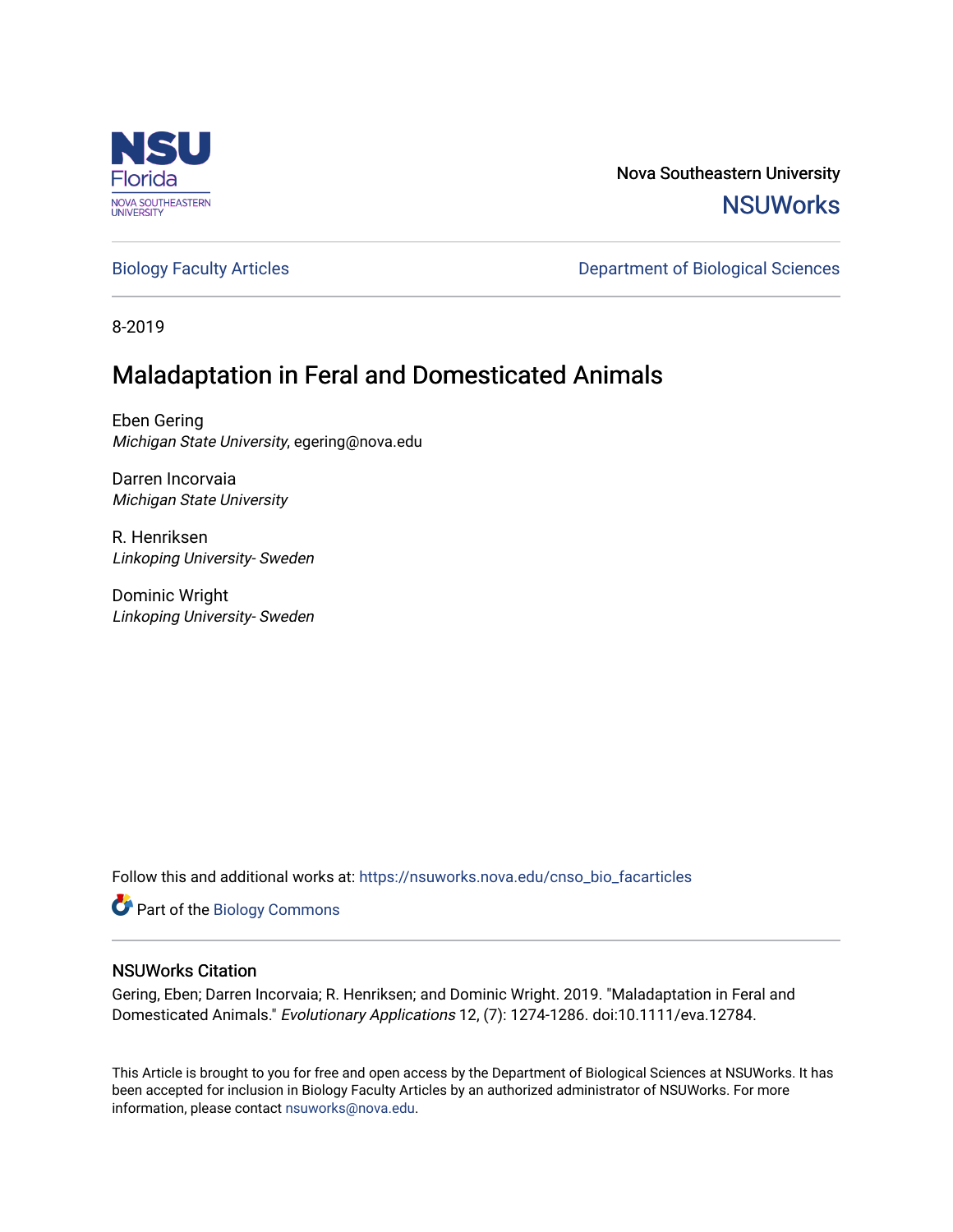**Thomas Getty<sup>1</sup>**

#### SPECIAL ISSUE REVIEW AND SYNTHESES



**WILEY** 

# **Maladaptation in feral and domesticated animals**

**Eben Gering1** | **Darren Incorvaia<sup>1</sup>** | **Rie Henriksen<sup>2</sup>** | **Dominic Wright<sup>2</sup>** |

<sup>1</sup>Department of Integrative Biology and Ecology, Evolutionary Biology, and Behavior Program, Michigan State University, East Lansing, Michigan

<sup>2</sup>IIFM Biology and AVIAN Behavioural Genomics and Physiology Group, Linköping University, Sweden

#### **Correspondence**

Eben Gering, Department of Integrative Biology and Ecology, Evolutionary Biology, and Behavior Program, Michigan State University, East Lansing, MI. Email: [geringeb@msu.edu](mailto:geringeb@msu.edu)

#### **Funding information**

National Science Foundation, Grant/Award Number: DBI-0939454; European Research Council

### **Abstract**

Selection regimes and population structures can be powerfully changed by domestication and feralization, and these changes can modulate animal fitness in both cap‐ tive and natural environments. In this review, we synthesize recent studies of these two processes and consider their impacts on organismal and population fitness. Domestication and feralization offer multiple windows into the forms and mecha‐ nisms of maladaptation. Firstly, domestic and feral organisms that exhibit suboptimal traits or fitness allow us to identify their underlying causes within tractable research systems. This has facilitated significant progress in our general understandings of genotype–phenotype relationships, fitness trade‐offs, and the roles of population structure and artificial selection in shaping domestic and formerly domestic organ‐ isms. Additionally, feralization of artificially selected gene variants and organisms can reveal or produce maladaptation in other inhabitants of an invaded biotic com‐ munity. In these instances, feral animals often show similar fitness advantages to other invasive species, but they are also unique in their capacities to modify natural ecosystems through introductions of artificially selected traits. We conclude with a brief consideration of how emerging technologies such as genome editing could change the tempos, trajectories, and ecological consequences of both domestica‐ tion and feralization. In addition to providing basic evolutionary insights, our growing understanding of mechanisms through which artificial selection can modulate fitness has diverse and important applications—from enhancing the welfare, sustainability, and efficiency of agroindustry, to mitigating biotic invasions.

#### **KEYWORDS**

adaptation, artificial selection, domestication, feralization, invasion, maladaptation

### **1** | **INTRODUCTION**

Darwin utilized diverse case studies of domesticated species to il‐ lustrate how selection drives phenotypic change (Darwin, 1859; Darwin, 1868). He also emphasized that domestication is unique in producing these changes via both "methodical" artificial selection

for human‐desired traits and "unconscious" selection for other traits that evolve unintentionally via captive propagation in unnatural en‐ vironments (Driscoll, Macdonald, & O'Brien, 2009; Tillotson, Barnett, Bhuthimethee, Koehler, & Quinn, 2019). Both of these components of the domestication process are often assumed to leave taxa maladap‐ ted for life outside of captivity (e.g., Baskett & Waples, 2013) and to

© 2019 The Authors. *Evolutionary Applications* published by John Wiley & Sons Ltd

This is an open access article under the terms of the [Creative Commons Attribution](http://creativecommons.org/licenses/by/4.0/) License, which permits use, distribution and reproduction in any medium, provided the original work is properly cited.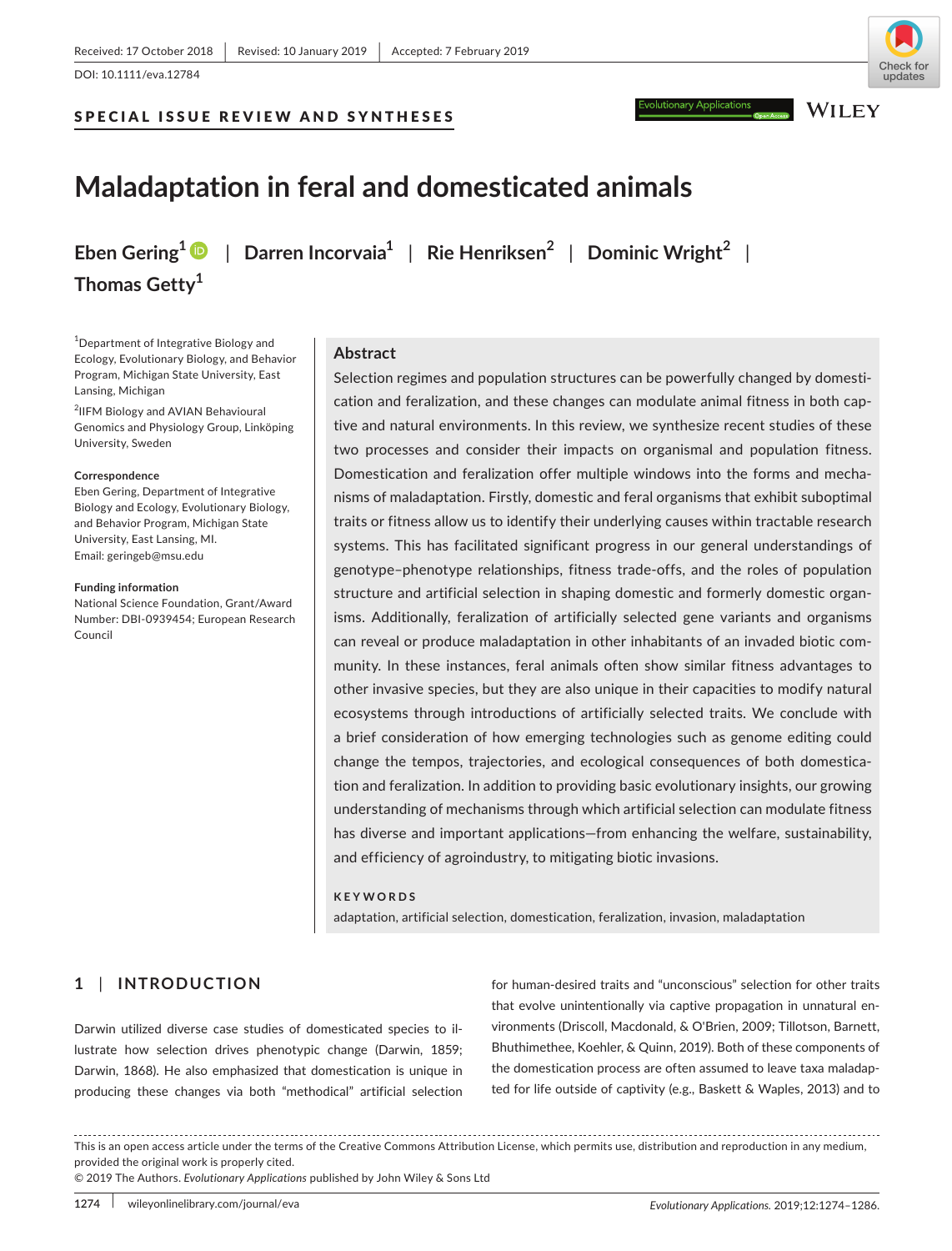**|** GERING et al. **1275**

|                     | "Wild" environment <sup>a</sup>                                | <b>Domestic environment</b>                                                                               | <b>Targeted traits</b>                                                                        |
|---------------------|----------------------------------------------------------------|-----------------------------------------------------------------------------------------------------------|-----------------------------------------------------------------------------------------------|
| Sexual competition  | Mate competition and choice among<br>many (syntopic) partners  | Mate competition is reduced or eliminated<br>(e.g., via studbooks, pedigrees, artificial<br>insemination) | Sexual characteristics, behavior,<br>reproductive biology                                     |
|                     | Operational sex ratio shaped by the local<br>environment       | Operational sex ratio optimized for<br>production                                                         |                                                                                               |
|                     | Sexual signaling and mate searching in<br>complex environments | Sexual signaling and searching in homoge-<br>neous environments                                           |                                                                                               |
| Social interactions | Lower population densities                                     | Higher population densities                                                                               | Aggression, parental invest-<br>ment, morphology, life history,<br>cognition, sensory systems |
|                     | Fluid age structures and social groups                         | Human-controlled age structures and so-<br>cial groups, restricted and/or augmented<br>parental care      |                                                                                               |
|                     | Self-directed territoriality                                   | Human-structured territories                                                                              |                                                                                               |
|                     | Wild-type behaviors                                            | Breeding for docility                                                                                     |                                                                                               |
| Diet                | Variable diet determined by local<br>environment               | Abundant, homogenous, and enriched<br>food supply                                                         | Metabolism, digestion, micro-<br>biome, foraging behavior, life<br>history                    |
| Natural enemies     | Predators and competitors                                      | Protection from predators and reduced<br>competition                                                      | Immunogenetics, microbiome,<br>behavior                                                       |
|                     | Diversified pathogen transmission<br>networks                  | Localized pathogen outbreaks in homoge-<br>neous host communities                                         |                                                                                               |
|                     | Ecological modulation of immunity and<br>exposure              | Human-mitigated disease risks and costs<br>(e.g., vaccines, antibiotics, and probiotics)                  |                                                                                               |
| Abiotic environment | Heterogeneous and fluctuating<br>environments                  | Stabilized microenvironments                                                                              | Morphology, physiology,<br>behavior                                                           |

TABLE 1 Divergent selection regimes of wild/feral and domesticated populations

<sup>a</sup>Selection pressures in feral habitats are often broadly similar to those of ancestral wild environments, yet may also differ due to dispersal beyond the native range, anthropogenic disturbances, and/or other environmental changes that postdate domestication.

constrain their potential for further adaptive evolution (e.g., Marsden et al., 2016; Schubert et al., 2014). Nonetheless, animal breeders continue to improve many aspects of performance in captive settings, and diverse populations of formerly domesticated taxa (e.g., feral dogs, cats, and pigs) are thriving around the globe. We suggest that the mechanisms that permit or hinder this success merit further investigation, since cultivated, urbanized, and wild ecosystems are increasingly interconnected, and because rapid evolutionary changes can occur in each setting (Sarrazin & Lecomte, 2016; Turcotte, Araki, Karp, Poveda, & Whitehead, 2017). At a practical level, characterizing the evolution and impacts of domestic and feral taxa is an important step toward evolutionarily informed management of zoonotic diseases, ecosystem functions, and agricultural sustainability, efficiency, and welfare. Finally, at a more basic level, domestication and feralization each offer unique opportunities to study evolutionary responses to novel and changing environments in tractable model systems (Table 1). Biological insights from these organisms may additionally shed light on the evolution our own species, which is proposed to have "self‐domesticated" and exhibits many demographic and environmental similarities to domesticated nonhumans (Burkart et al., 2014).

In this following review, we summarize ideas and case studies that illustrate how maladaptation arises during, is illuminated by, and/or emerges from domestication and feralization. While these themes have been explored in earlier reviews, prior syntheses have chiefly focused on the consequences of maladaptation for animal production

(e.g., Mignon‐Grasteau et al., 2005; Price, 1999) and have also pre‐ dated new and informative work catalyzed by genome sequencing technologies. Our synthesis of current knowledge yields both intui‐ tive and surprising conclusions about the impacts of artificial selection on organisms, populations, and communities, including (a) domestica‐ tion‐related fitness trade‐offs, relaxed natural selection, and genetic load can incur fitness costs in both captive and wild environments, (b) feralization can expose both costs and benefits of domestication histories, as well as revealing "standing" maladaptation within other members of invaded communities, and (c) through diverse and complex effects on connected ecosystems, both feral invasions and domestication practices can also produce maladaptation in wild or‐ ganisms. Understanding the diverse mechanisms by which artificial selection histories modulate fitness has both conceptual and applied significance. Attenuating maladaptation in production settings bol‐ sters agroindustrial efficiency and sustainability, whereas limiting adaptation in feralizing taxa can curtail their roles in biotic invasion.

### **2** | **MAL ADAPTATION UNDER ARTIFICIAL SELECTION**

Crespi, (2000) recently synthesized key concepts and challenges surrounding the study of maladaptation. Maladaptation takes many forms (as outlined in Table 2) and can be investigated at the levels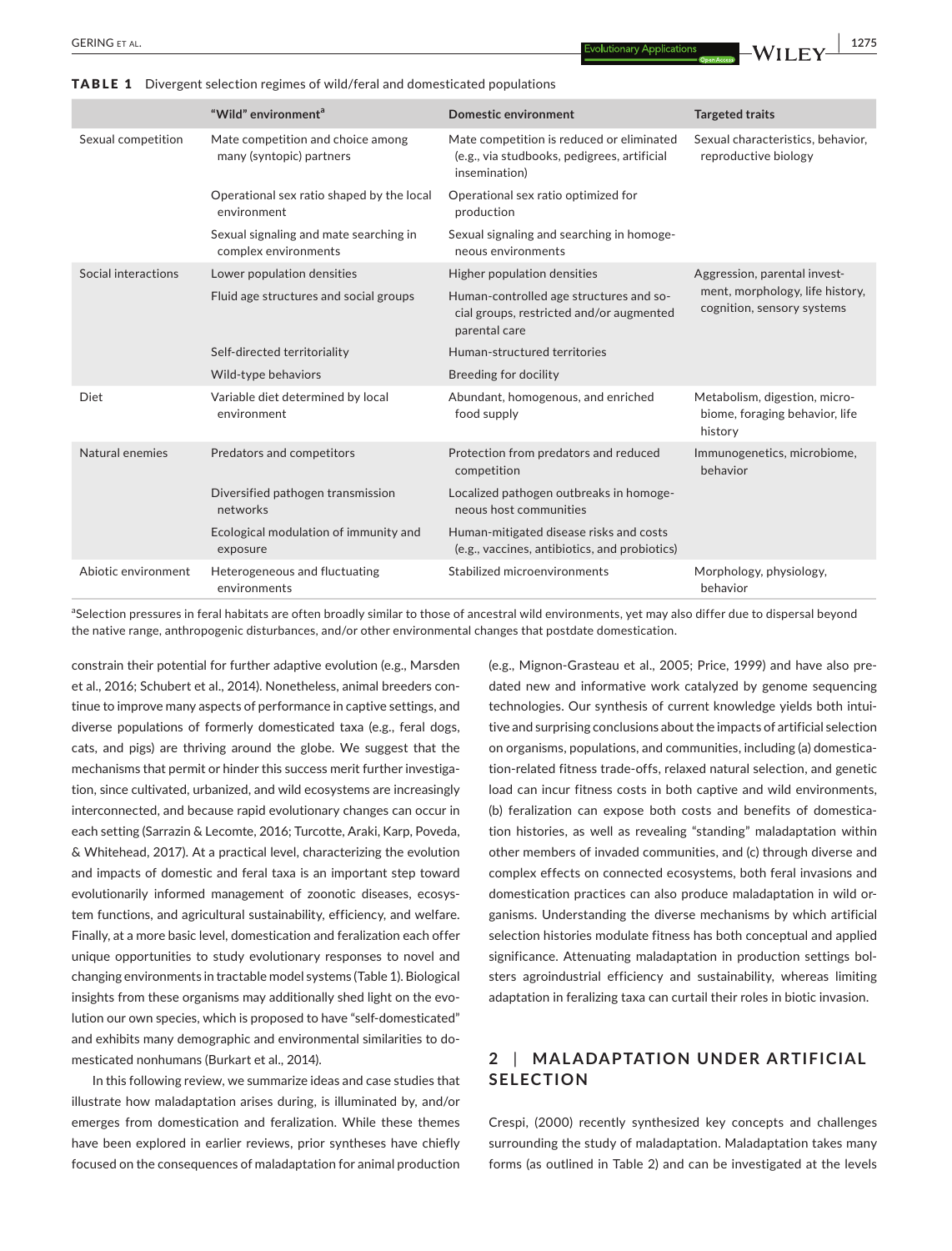**1276 |**  GERING et al.

#### TABLE 2 Maladaptation mechanisms in domestication and/or feralization contexts

| Maladaptation<br>mechanism(s)                                                      | Instance(s) in domestic and feral animals                                                                                                                                                                                                                                                                                                                                                                                                                                                         |
|------------------------------------------------------------------------------------|---------------------------------------------------------------------------------------------------------------------------------------------------------------------------------------------------------------------------------------------------------------------------------------------------------------------------------------------------------------------------------------------------------------------------------------------------------------------------------------------------|
| Suboptimal traits result<br>from genetic drift,<br>gene flow, or mutation          | Genomic data indicate domestication-related bottlenecks have reduced the efficiency of selection in several taxa<br>(Chen, Ni et al., 2018). In many domestic species, inbreeding depression has reduced viability and/or increased<br>disease susceptibility (Peripolli et al., 2017)                                                                                                                                                                                                            |
| Suboptimal trait vari-<br>ance reduces popula-<br>tion fitness                     | Phenotypic variation is often intentionally reduced within, and enhanced among, specialized breeds selected for<br>divergent environments and/or purposes. Behavioral variation can also evolve rapidly as a by-product of captivity.<br>Laboratory mice, for example, exhibit more variable (and also reduced) responsiveness to predators compared to<br>wild populations; these changes are predicted to reduce fitness during feralization (McPhee, 2010)                                     |
| Accumulation of muta-<br>tions reduces fitness                                     | Observed excesses of deleterious mutations have been described as a cost of domestication in several species includ-<br>ing dogs (Cruz, Vilà, & Webster, 2008; Marsden et al., 2016) and horses (Schubert et al., 2014)                                                                                                                                                                                                                                                                           |
| Changing environments<br>cause trait-environ-<br>ment mismatch                     | Both domestication and feralization bring rapid environmental changes (Figure 1, Table 1). For example, enriched<br>diets contribute to metabolic disease and can hinder cardiovascular, skeletal, and immunological performance in<br>captivity (e.g., Burns et al., 2015). Adaptations to captivity, such as antibiotic resistant microbiomes, can also persist<br>through feralization (Ferrario et al., 2017) and may impact fitness in the wild                                              |
| Changing environments<br>alter fitness differen-<br>tials of traits                | Genomic data suggest relaxed natural selection is pervasive during domestication (e.g., McPhee, 2010, Björnerfeldt<br>et al., 2006, Chen, Zhang et al., 2018). Resulting changes in domesticated gene pools will likely impact selection dif-<br>ferentials among animals recolonizing the wild                                                                                                                                                                                                   |
| Environmental degrada-<br>tion reduces fitness                                     | Environmental changes impact the suitability of global habitats for domesticated and feral animals (Craine, Elmore,<br>Olson, & Tolleson, 2010; Thornton, Steeg, Notenbaert, & Herrero, 2009), and can also affect the quality and quantity<br>of animal feed (e.g., Battilani et al., 2016). For example, anthropogenically driven droughts and wildfires (Wehner,<br>Arnold, Knutson, Kunkel, & LeGrande, 2017) are causing die-offs in both feral and domestic animals of the American<br>west |
| Fitness is limited by co-<br>evolving organisms                                    | Domestication has driven the evolution and spread of virulent pathogens (Read et al., 2015), antibiotic resistant<br>microbes (Van den Bogaard, London, Driessen, & Stobberingh, 2001), and sexually transmitted tumors (Murchison et<br>al., 2014) that can reduce the health and survival of domesticated taxa                                                                                                                                                                                  |
| Fitness is reduced by<br>feedback between<br>environment and trait<br>variance     | Domestication can alter the variance of many traits that are potentially involved in eco-evolutionary dynamics (e.g.,<br>behavior and life history; Price, 2002). However, feedbacks between the environment, trait evolution, and fitness<br>have not been well studied                                                                                                                                                                                                                          |
| Density and/or per<br>capita resource<br>consumption degrade<br>local environments | Density-dependent population growth has been documented in many feral and domesticated animals (e.g.,<br>Choquenot, 1991). For example, the classic "tragedy of the commons" scenario describes how overexploiting shared<br>resources (here, pastures) can decrease the absolute fitness of domesticated populations                                                                                                                                                                             |
|                                                                                    |                                                                                                                                                                                                                                                                                                                                                                                                                                                                                                   |

of individuals or populations, as a standing pattern or evolutionary process, and as a factor that limits either absolute fitness, or fit‐ ness relative to some other reference individual, population, and/ or timepoint. These issues also apply to special cases of maladapta‐ tion that involve artificial selection, which we focus on in this re‐ view. Humans have domesticated diverse animal taxa for equally diverse purposes—including food, labor, fiber, and companionship. Within captivity, these taxa typically show higher relative fitness than wild counterparts—becoming more abundant and widespread than their source populations through human facilitation. In cases such as cattle (Taberlet et al., 2008) and horses (Gaunitz et al., 2018), domestication has even allowed species to survive extinctions of conspecifics in natural settings. Thus, ongoing human facilitation has proven highly adaptive, in terms of both relative and absolute fitness, for many domesticated taxa.

At the same time, artificial selection is usually assumed to leave animals unfit for survival and reproduction outside the confines of captivity. This presumed maladaptation is implicitly conceptual‐ ized in terms of the imagined fitness of individuals or populations

inhabiting ancestral (wild) and/or future (feral) habitats, though such fitness is rarely studied formally. Limited research in this area, stem‐ ming chiefly from fish models, shows that even a single generation in captivity can radically alter heritable phenotypes (Christie, Marine, Fox, French, & Blouin, 2016; Fraser et al., 2019). Further, this brief cultivation can quickly and powerfully reduce individual fitness (rel‐ ative to undomesticated counterparts) when captive animals are re‐ introduced to the wild (Christie, Ford, & Blouin, 2014). As we discuss in section V, admixture can also negatively impact the fitness of wild populations that interbreed with feral or captive relatives (Castellani et al., 2018; McGinnity et al., 2003; Skaala et al., 2012). On the other hand, the recent exponential growth of many feral populations, particularly those invading ecosystems which are already occupied by low densities of wild conspecifics (e.g., feralizing chickens; Gering, Johnsson, Willis, Getty, & Wright, 2015), shows that "legacy" effects of artificial selection can vary widely among feralization episodes. To incorporate evolutionary planning into the management of cap‐ tive and feral populations, it is therefore important to ascertain the sources of this variability.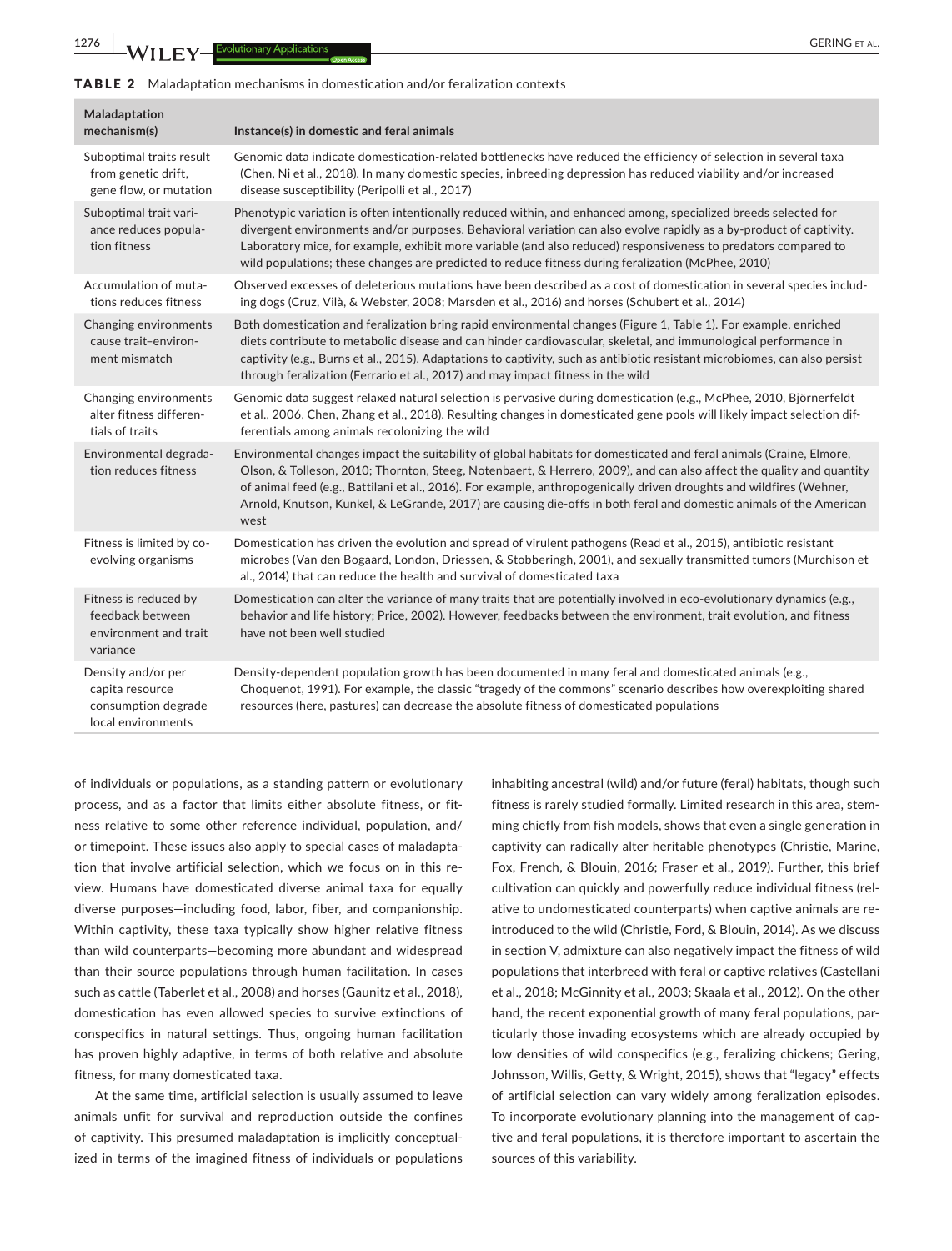In addition to modulating fitness within noncaptive habitats, domestication practices can attenuate fitness within captivity. The mechanisms behind these fitness declines, which we describe in more detail below, include antagonism between artificial and natural selection, effects of captive breeding practices on standing genetic variation, and environmental changes that negatively impact the quality of captive environments. These sources of maladaptation can also interact and intensify with passing time (i.e., generations) in captivity—as seen in the escalating infertility and disease sus‐ ceptibility of various domesticated breeds. Declining fitness within cultivated settings presents ongoing challenges for animal breeders wishing to maintain or improve animal performance. Thus, in addi‐ tion to advancing our general understanding of evolution, studies of maladaptation in captive settings can abet management of the narrow array of animal species that have most profoundly shaped human civilization and evolution (Diamond, 2002).

# **3** | **MAL ADAPTIVE TR ADE‐ OFFS UNDER ARTIFICIAL SELECTION**

Maladaptive trade‐offs can occur whenever artificial selection pro‐ motes animal traits at the expense of survival and/or reproduction. While affected individuals or populations can still exhibit reproduc‐ tive success or positive growth rates, fitness under maladaptive trade‐offs is also reduced relative to idealized references that are exempt from the trade‐offs. Comparing the realized and potential fitness of animals subject to trade‐offs has both conceptual and practical benefits, because adjustments to breeding programs, en‐ hancement of captive environments, and/or genome editing can feasibly reduce or eliminate trade‐offs that otherwise constrain ab‐ solute fitness. It is therefore both interesting and useful to examine these trade‐offs' underlying causes.

Maladaptive trade‐offs can arise from both pleiotropy and ge‐ netic correlation between fitness‐related and artificially selected traits. For many traits of interest, it is not yet possible to distinguish between these two sources of trade-offs; doing so requires elucidation of the genetic architectures of focal traits, including their covariance with other fitness‐related phenotypes. One example of pleiotropic maladaptation is found in bulldogs, which were bred to have short and stout stature that renders them virtually incapable of effective copulation (Pedersen, Pooch, & Liu, 2016). These ani‐ mals now rely on artificial insemination or mechanical assistance to reproduce; they are therefore maladapted for self‐propagation. At present, however, these organisms still retain high absolute fitness due to popularity with humans and facilitation by breeders.

Less extreme pleiotropic fitness trade‐offs are probably com‐ mon among other artificially selected animals, given that trait elaboration for production purposes or human fancy will often be opposed by natural selection (Rauw, Kanis, Noordhuizen‐Stassen, & Grommers, 1998). In broiler chickens, for example, skeletal, re‐ productive, metabolic, and circulatory disorders result in mortality rates as high as 20% per flock; these deleterious effects on absolute

 **|** GERING et al. **1277**

fitness are also understood to be pleiotropic consequences of selec‐ tion for accelerated growth (Balog, 2003). Genetic mapping studies have further suggested that pleiotropy modulates other quantitative behavioral, morphological, and life‐history traits of domesticated chickens (Wright et al., 2010). However, the mapped regions that im‐ pact these traits may contain tightly linked and interacting mutations (Wright, 2015), the form(s) of artificial selection that produced them is not known, and their connection to absolute or relative fitness requires further investigation.

Pleiotropy is also suggested to have contributed to the "domes‐ tication syndrome" that Darwin identified in many domesticated vertebrates. These animals show strikingly similar, evolutionarily derived distinctions from their wild relatives in behavior, body size, skeletal morphology, coloration, brain structure, development, and endocrinology. Comparative studies of domesticated genomes and developmental programs have supported the possibility that these correlated changes emerged from artificial selection and pleiotropy. Specifically, domesticated phenotypes may reflect changes in the orchestration of diversely fated cells that originate within embry‐ onic neural crests (Wilkins, Wrangham, & Fitch, 2014). This idea is supported by well-known studies of captive-reared foxes, in which researchers discovered that morphological, behavioral, and physio‐ logical aspects of domestication syndromes can be experimentally recapitulated by selecting only on animal tameness (Belyaev, 1979; Trut, Oskina, & Kharlamova, 2009). Reduced fear of humans is a dis‐ tinguishing feature of many domesticated taxa, and this was likely either artificially selected by early humans or naturally selected within human commensals during the earliest stages of domestication (Price, 1999). This positive selection for tameness, and resultant changes in developmentally linked traits, might therefore explain how diverse animal taxa acquired domestication syndromes inde‐ pendently (Sánchez‐Villagra, Geiger, & Schneider, 2016).

Recent experimental studies imposing artificial selection for tameness on wild animals have further supported its potential role in the production of domestication syndromes. In wild Red Junglefowl, which are conspecific with domesticated chickens, selection for tameness rapidly generates heritable shifts toward "domestic‐like" growth, metabolism, and behavior that may be under genetic and epigenetic control (Agnvall, Bélteky, Katajamaa, & Jensen, 2018). Similarly, over just a 10‐year period, a domestication syndrome in‐ volving amelanic fur patches and reduced head length emerged unexpectedly within semi-captive wild mice selected indirectly for tameness through frequent human handling (Geiger, Sánchez‐ Villagra, & Lindholm, 2018). These recent experiments show how both "conscious" artificial selection and self‐domestication could feasibly have produced the domestication syndromes Darwin first observed in modern domesticated animals.

At the mechanistic level, genome scans of domesticated taxa also indicate that domestication syndromes may have arisen from selec‐ tion on neural crest development. Rapid evolutionary changes at loci coordinating neural crest cell fates have been found in several taxa that were domesticated for diverse human utilities, including village dogs (Pendleton et al., 2018), housecats (Montague et al., 2014), and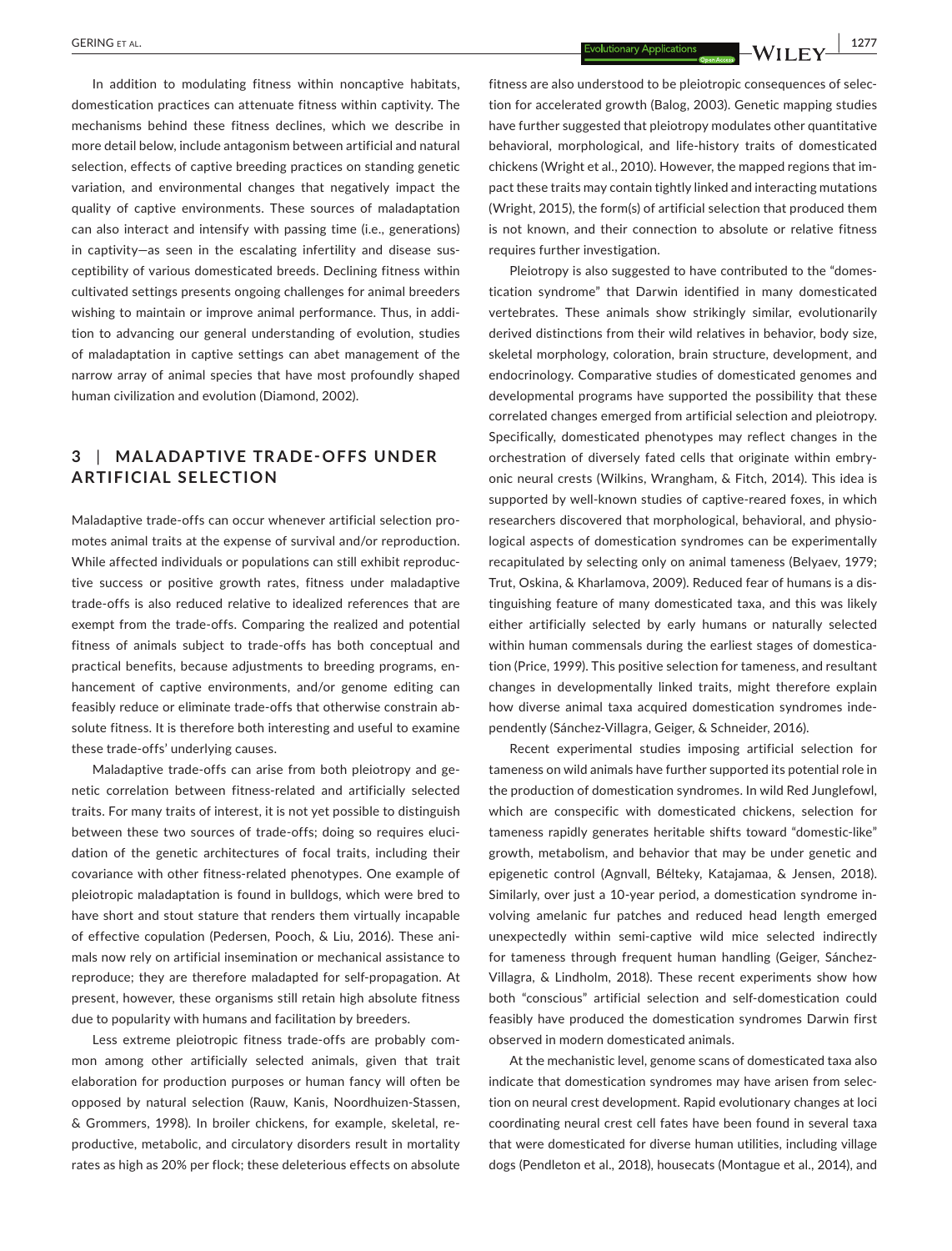**1278 M/II EV** Evolutionary Applications

horses (Librado et al., 2017). These parallel phenotypic and genomic changes raise the question of whether these animals' ancestors were uniquely predisposed for domestication. In this case, other taxa would then be comparatively maladapted for domestication and/or self‐do‐ mestication via human commensalism. Given a rapidly increasing human presence throughout global ecosystems, and our species' outsized role in ongoing extinctions of native wildlife, such differences may be a crucial determinant of future species persistence (Teletchea, 2017). Of more immediate significance to animal breeders and human health, there is also evidence that certain genetic maladies in humans, and perhaps in other taxa as well, arose through pleiotropic effects of changes in the neural crest developmental pathway produced by domestication (of animals) or self‐domestication (of humans; e.g., Bolande, 1974, Benítez-Burraco, Lattanzi, & Murphy, 2016, Benítez-Burraco, Pietro, Barba, & Lattanzi, 2017).

Maladaptive trade‐offs can also result from physical linkage or epistasis between the genomic loci targeted by artificial selection and other genes that modify absolute and/or relative fitness of in‐ dividuals or populations (Crespi, 2000), and via gene × environment interactions. Prior work suggests these factors may have limited in‐ fluence over many domestication-related traits, which have shown a relatively simple genetic basis and also consistent expression among cultivated environments. These features of known "domestication genes" would thus limit fitness modulation through epistasis or gene–environment interactions (Wright et al., 2010). Still, the ge‐ netic basis of many domestication‐related traits remains unknown, and a subset are also known to involve genetic correlations that could impose evolutionary constraints (e.g., Le Rouzic, Álvarez‐ Castro, & Carlborg, 2008, Larson et al., 2014). Returning to man's best, albeit maladapted friend (the dog), selection on body mass and behavior has driven divergence among breeds in genetically correlated and heritable components of the "pace of life" (Careau, Réale, Humphries, & Thomas, 2010). While human fancy remains the key determinant of breed fitness in captivity, variation in pace of life is predicted to have context-dependent effects during feralization, potentially favoring differently adapted breeds (i.e., paces of life) in environments with high versus low resource distributions (Dammhahn, Dingemanse, Niemelä, & Réale, 2018). Genetic link‐ age between heritable components of complex animal phenotypes might also be altered during feralization, but this has not been well studied. Closing this knowledge gap will be important for assessing how genome architecture and genome reorganization ultimately contribute to feralization outcomes.

### **4** | **REL A X ATION OF NATUR AL SELEC TION UNDER ARTIFICIAL SELECTION**

Relaxed natural selection in captivity can have important evolution‐ ary consequences for domesticated organisms. Captive environ‐ ments are often enriched in numerous ways that increase animal health and productivity by reducing malnourishment, stress, and disease; these include food provisioning, climate control, predator

exclusion, and veterinary care. Both theory and molecular data suggest that these relaxations of selection pressures can promote standing and de novo genetic variation in captivity. In domesticated geese, for example, relaxed selection for flight capability is proposed to explain elevated accumulations of nonsynonymous mutations within oxygen transport genes (Wang et al., 2017). Domesticated yaks also show elevated rates of amino acid substitutions in mito‐ chondrially encoded genes. Presumably, this difference reflects the stronger influence of selection for metabolic efficiency in wild yaks, which inhabit cold and hypoxic high altitudes of the Qinghai–Tibetan Plateau. While climate‐associated divergence in metabolic genes is not ubiquitous among domesticated lineages (Moray, Lanfear, & Bromham, 2014), it has also been observed in dogs (Björnerfeldt, Webster, & Vilà, 2006) and in chickens (Zhao et al., 2016).

In addition to relaxing physical selection pressures, domestication can curtail both ecological and social selection regimes. For example, the practice of culling mature sheep and goats reduces aggressive dominance rivalries between older males. This reduction in social competition may have driven diminutions of sexual dimorphism in domesticated caprine breeds (Zohary, Tchernov, & Horwitz, 1998). Restoration of social competition could also explain recent positive selection for larger horns in semi-feral caprine populations (Pan et al., 2018). Similarly, recent rapid evolution at genomic loci controlling social behavior in feral chickens (Johnsson et al., 2016) suggests that domestication may leave animals maladapted for the social challenges they encounter in early stages of feralization. Lastly, domestication can also relax many forms of ecological selec‐ tion that exert strong purifying, positive, or fluctuating selection in nature. For instance, captive‐propagated mice exhibit reduced re‐ sponsivity to cues of predator presence (Blanchard et al., 1998), and minor bill abnormalities in feral pigeons render them less adept at removing fitness-reducing ectoparasites by preening (Clayton, Lee, Tompkins, & Brodie, 1999).

Both the literature and casual observations offer many additional examples of evolutionary losses of wild‐adapted traits in captive populations. Collectively, the chosen case studies above illustrate how relaxed natural selection in the enhanced and protected environments that humans provide for our animals can lead to the elim‐ ination of natural defenses from enemies, social competitors, and physiological stress. It is worth noting, however, that relaxed nat‐ ural selection can also facilitate the evolution of adaptive pheno‐ typic plasticity (Hunt et al., 2011) and may permit organisms to reach higher fitness peaks by reducing the ruggedness of adaptive land‐ scapes (Svensson & Calsbeek, 2012). Thus, artificially relaxed natural selection can have complex and opposing effects on the fitness of both domestic and feral taxa.

Intriguingly, self‐domestication and attendant relaxation of se‐ lection may also have shaped the recent evolution of our own species' cognition, language capability, development, physiology, and life history (Deacon, 2010; Kuhlwilm & Boeckx, 2018; Theofanopoulou et al., 2017). For example, heritable deleterious traits affecting visual and craniofacial development are more prevalent in civilized pop‐ ulations—suggesting these comparatively enriched environments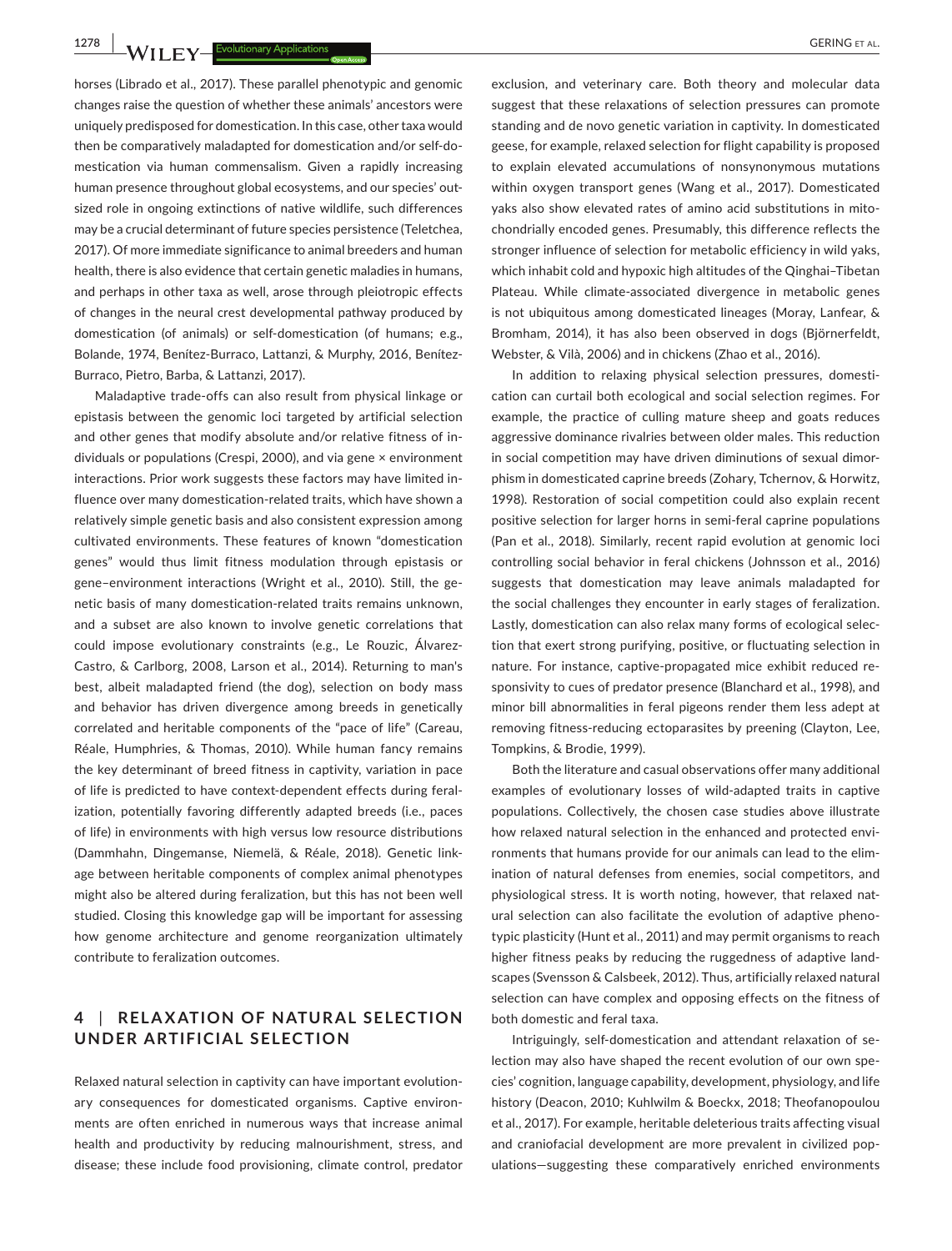may buffer purifying selection (Post, 1971). These similarities be‐ tween humans and other domesticated organisms make our beasts of burden valuable tools for the investigation of recent human evo‐ lution, including self‐domestication's potential effects on maladap‐ tive human traits such as genetic disease (Boyko, 2011; Johnsson, Williams, Jensen, & Wright, 2016; Persson, Wright, Roth, Batakis, & Jensen, 2016).

### **5** | **EFFEC TS OF POPUL ATION HISTORIES ON STANDING GENETIC VARIATION**

The final class of maladaptation mechanisms we consider in this re‐ view arises from the unusual population structures of domesticated and feral organisms. Both founder effects and breeding designs can winnow genetic variation from a captive population (Wilkinson & Wiener, 2018). As a result, most domesticated species have lower genetic diversity than their wild relatives do (e.g., Skaala, Hoyheim, Glover, & Dahle, 2004), though many breeds are now managed to maximize their divergence and/or variability (Groeneveld et al., 2010; Muir et al., 2008; Zeder, 2006). Reductions in standing genetic vari‐ ation can occur at each stage of domestication. Genetic bottlenecks, for example, can occur both during accession into captivity and through the serial dispersal of captive animals among farms, regions, or continents. Additionally, both intentional and stochastic effects of nonrandom breeding designs can further winnow genetic vari‐ ability—with the strength of these effects dependent on population sizes, structures, and breeding designs (Dekkers, Gibson, Bijma, & Arendonk, 2004).

The erosion of genetic variation can lead to maladaptation in two well-described ways. First, by limiting the raw material available to selection, it hinders potential future adaptive responses to both artificial and natural selection pressures. Next, bottlenecks and inbreeding can also lead to accumulations of deleterious variants within domesticated genomes; this genetic load can directly reduce population fitness (Marsden et al., 2016). Some features of domes‐ tication and feralization, however, can also bolster genetic diversity. These include gene flow between domestic or recently feral animals and related wild organisms and/or interbreeding among genetically divergent breeds. Genetic data are now revealing that such admix‐ ture events were far more common in domestication histories than previously appreciated (e.g., Eriksson et al., 2008, Anderson et al., 2009, Larson et al., 2014, Vickrey et al., 2018). Demographic fac‐ tors can also ameliorate the erosion of genetic variation, which may curtail maladaptive consequences of bottlenecks. Australia's feral rabbits, for instance, are attributed to a single founding episode, yet maintain surprisingly high diversity and fitness due to rapid popu‐ lation expansion—from dozens of individuals to millions in just a decade (Zenger, Richardson, & Vachot‐Griffin, 2003). De novo vari‐ ation, such as structural rearrangements of genomes, can also arise within captive or feral populations and capacitate adaptive evolution (e.g., Guo et al., 2016). These events are more challenging to detect and consequently less well studied.

## **6** | **FER ALIZ ATION C AN RE VE AL MALADAPTATION IN BOTH DOMESTIC AND WILD ANIMALS**

Both the feralization of domestic organisms and the introgression of artificially selected gene variants can shed light on multiple forms of maladaptation. For example, introgression of artificially selected gene variants from domesticated taxa can illuminate prior limits on the relative fitness of wild recipient populations. For example, ar‐ tificially selected coloration phenotypes may have been positively selected in both wild dog–wolf hybrids and feral pigeons (Anderson et al., 2009; Vickrey et al., 2018). And in wild Alpine Ibex, a gene variant originating from domesticated goats shows a signature of a recent positive selection, which has significantly diversified this wild population's immunogenetic variability. This positive selection on a domesticated gene may subsequently have given rise to frequency‐ dependent balancing selection for domestic and wild-type gene variants (Grossen, Keller, Biebach, & Croll, 2014).

Many domesticated or recently feral populations have also ac‐ quired wild‐type gene variants through admixture and positive selec‐ tion. In these cases, artificially selected populations were thus either imperfectly adapted to their local environments or became so in the immediate wake of introgression events. For example, American populations of European honeybees recently acquired elevated hive defense behavior through admixture with conspecifics that were recently introduced from Africa. Today, a majority of gene variants in feral American honeybees are now of African (i.e., wild‐adapted) origin (Byatt, Chapman, Latty, & Oldroyd, 2016). On an interesting tangent, this introgression may ultimately have reduced the absolute fitness of captive domesticated honeybees via legal restrictions, lo‐ gistical difficulties, and diminished enthusiasm surrounding apicul‐ ture that ensued the evolution of colony‐level aggression. Finally, there is also evidence that recombination between artificially se‐ lected and wild‐type alleles may abet the fitness of captive and/or wild populations. For example, genomic variants favored by selection in the feral chickens of Kauai Island appear to have originated from both domesticated and Red Junglefowl gene pools (Johnsson et al., 2016). It would be very interesting to learn whether these selected variants modulate fitness additively or epistatically, as this will reveal how immigration events modify feral fitness landscapes.

The above examples show how introgression can attenuate maladaptation (i.e., increase fitness) in recipient feral or domestic populations. However, admixture and hybridization can also lead to fitness declines in wild populations (Laikre, Schwartz, Waples, Ryman, & GeM Working Group, 2010). This has been best studied in cases of farmed and native fish whose interbreeding reduces the growth, productivity, and lifetime fitness of wild populations (e.g., Fraser, Minto, Calvert, Eddington, & Hutchings, 2010, Glover et al., 2017). These effects can be environment‐dependent (Vandersteen, Biro, Harris, & Devlin, 2012) and can also be transient when selection efficiently purges immigrant gene variants that are locally mal‐ adaptive (Baskett & Waples, 2013). Nonetheless, recent theoretical work also shows how maladaptation can persist within recipient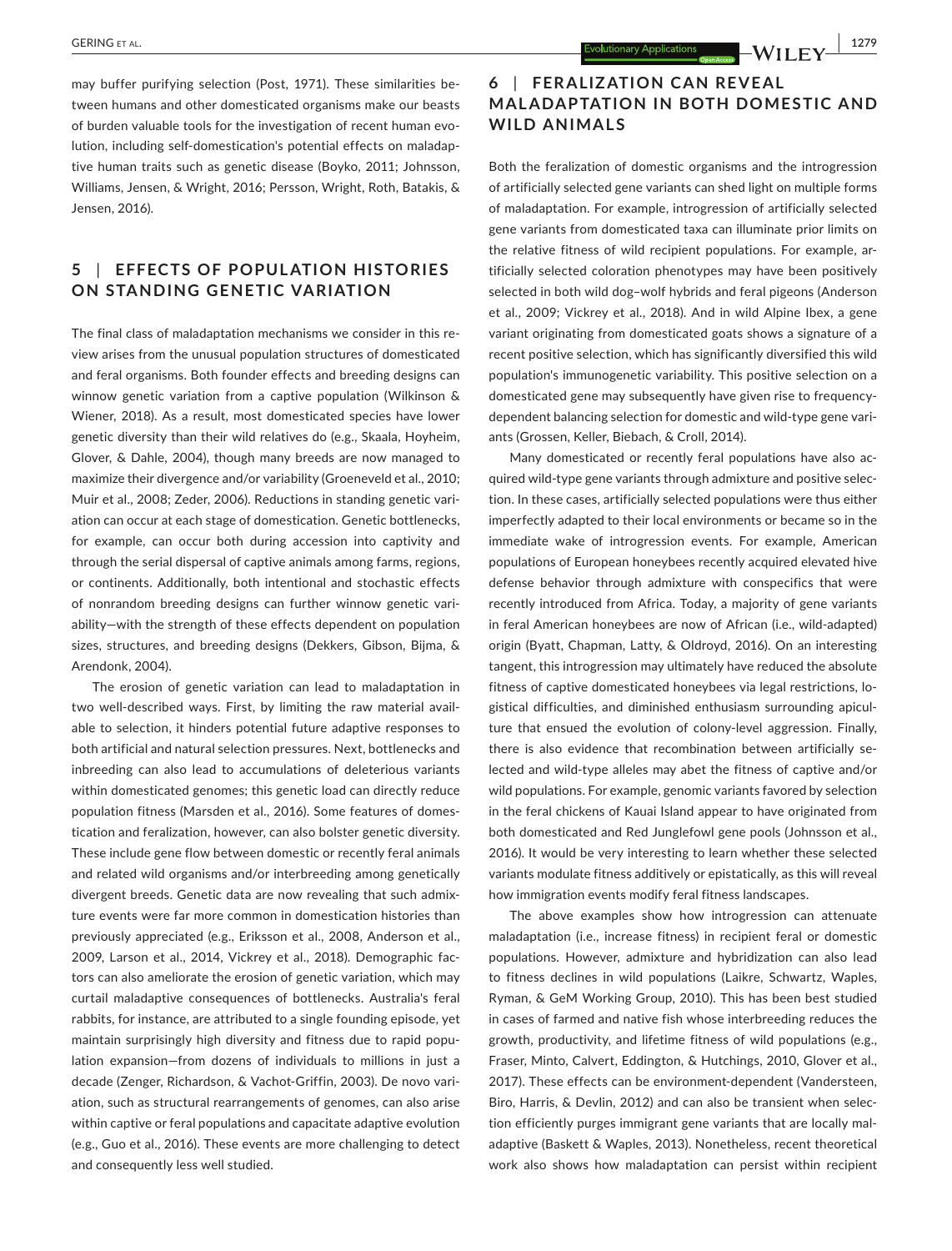Ancestral

**1280 | b** *l l* **l l** *l l* **<b>l** *l l l l l l l l l l l l l l l l l l l l l l l l l l l l l*

populations long after introgression episodes (Tufto, 2017), with the severity and duration of this depending on the alignment of selection regimes of admixing captive and wild source populations.

With or without introgression, it is noteworthy that feral animals are often tremendously successful at invading non-native ecosystems. This is best illustrated by the explosive growth of Australia's rabbit populations, which revealed the historical availability of a rich and unoccupied niche spanning most of the continent (Zenger et al., 2003). Many other feral animals (e.g., dogs, cats, and pigs) also thrive in geographical regions that lie well outside the ranges of their ancestral sources. In human‐dominated environments, these cases may partly reflect enduring benefits of adaptations that result from historical association with humans (e.g., tameness or neophilia). In less disturbed settings, there are many additional mechanisms that can, in principle, facilitate successful feralization (see Figure 1). Altogether, thriving worldwide feral populations reveal clear and ubiquitous limits on native species' abilities to infiltrate all available contemporary niches.

## **7** | **ECO ‐E VOLUTIONARY EFFEC TS OF DOMESTICATION AND FERALIZATION**

Domestication can profoundly impact native ecosystems through a number of mechanisms. Animal cultivation practices, for instance, introduce nutrients and antibiotics, promote land use conversion, and modulate global climates through feed and cover cropping and greenhouse gas emissions. The effects of agriculture on coupled ecosystems are well reviewed and organized in current literature; they would also exceed the scope of this review. Here, we instead focus on ways that feralization can modulate fitness of other or‐ ganisms in invaded landscapes. While the effects of feral invasions are often explored in the conservation‐based literature, the unique evolutionary influences of domestication histories are often down‐ played or ignored in this body of research (Henriksen, Gering, & Wright, 2018). We hope to encourage increased focus on this specialized topic for several reasons. First, as outlined in prior sections of our review, artificial selection histories can uniquely alter both the



# **Evolutionary consequences for feralization**

(A-E) Selection for rapid growth and reproduction, tameness, neophilia, density tolerance

- (A-E) Novel and evolving pathogens and transmission networks
- (A-E) Altered population structure (via genetic bottlenecks, other drift, selection, and human-assisted migration)
- (B-E) Adaptation to enriched environments (e.g., fortified, high-calorie diet, predator exclusion, climate control)
- (C-E) Adaptation to augmented environments (e.g., probiotics, vaccines, hormone manipulations, antibiotics)
- (C-E) Rapid evolution of heritable traits via artificial selection (may trade-off or enhance fitness in the wild)
- (B-E) Admixture with formerly allopatric and/or reproductively isolated lineages
- (D-E) Rapid evolution of genetically complex traits (may trade-off or enhance fitness in the wild)
- (D-E) Engineered sterility and/or modified infertility with wild taxa
- (E) Resurrection of formerly domesticated alleles, breeds, and species that can potentially feralize
- (E) Domestication of new taxa that can potentially feralize
- (E) Accelerated evolution of artificially selected traits, and renovations of their genetic architectures

FIGURE 1 Stages of domestication and their influences on feralization. Captive propagation can begin at any stage along a continuum of domestication practices; these practices also have different influences on the capacities of cultivated populations to recolonize the wild and/or interbreed with free‐living relatives. The accompanying review article considers how such feralization and interbreeding contributes to, and illuminates processes of maladaptation. Note that genome manipulations, which have only recently become possible, will likely have profound and unique effects on both domestication and feralization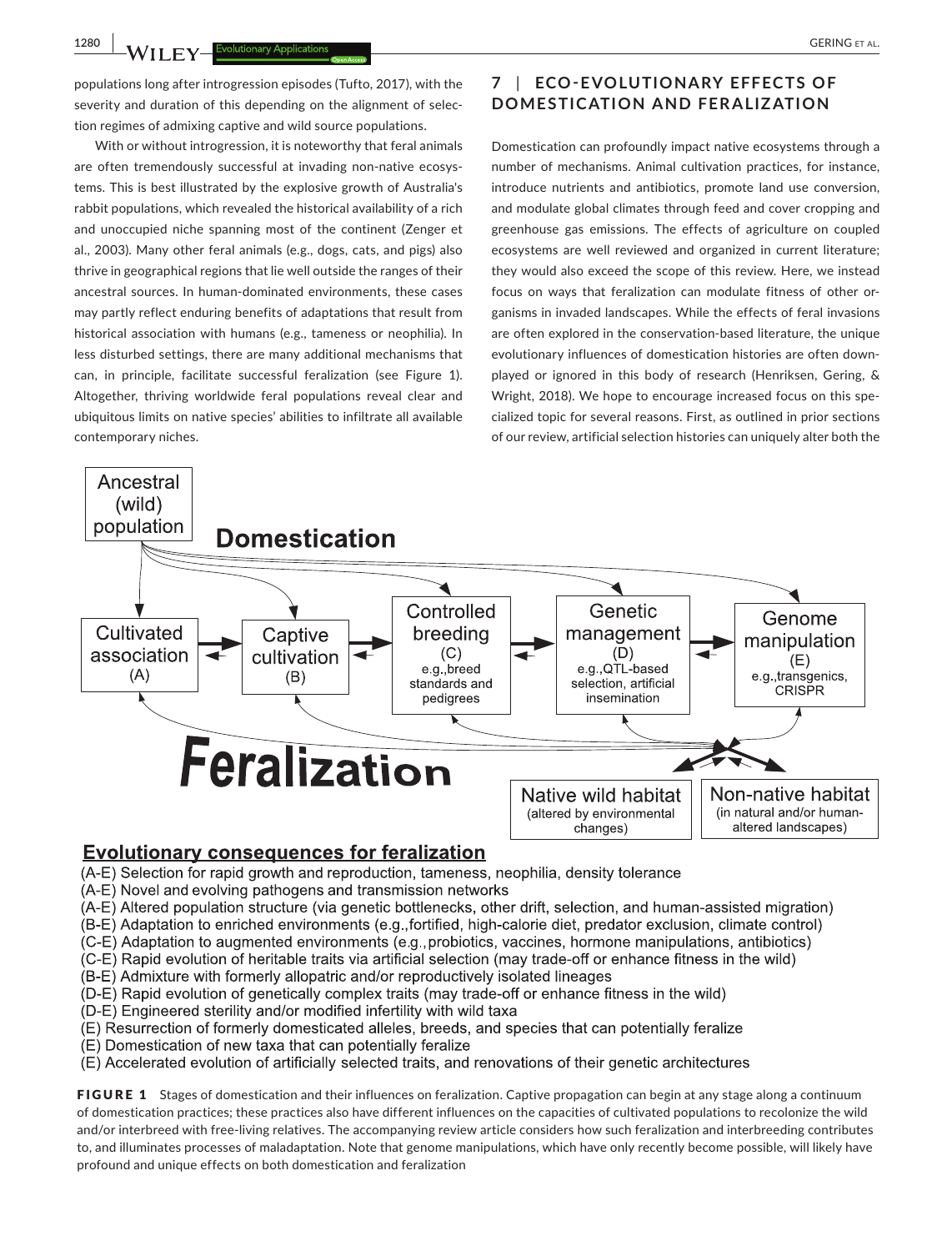**|** GERING et al. **1281**

traits and evolutionary potential of feral organisms. Additionally, on‐ going associations with humans create atypical invasion routes and opportunities for feralizing species. Finally, as we describe below, managing feral animals often also presents unique regulatory and social challenges.

Like other biotic invaders, feral taxa can influence important ecological processes in invaded habitats (Table 3). These effects are often revealed by exclusion experiments, which produce diverse, pronounced, and sometimes counterintuitive functional modu‐ lations of ecosystems (e.g., Beasley, Ditchkoff, Mayer, Smith, & Vercauteren, 2018). For example, feral pig activities in Hawaii create the most abundant and productive breeding habitats for introduced mosquitoes, which in turn spread lethal pathogens to endemic and introduced birds (Nogueira‐Filho, Nogueira, & Fragoso, 2009). And in Australia, there is mixed evidence that feral predators (e.g., din‐ goes) regulate feral mesopredators (e.g., cats), which in turn regu‐ late populations of both endangered and introduced small mammals (Allen, Allen, & Leung, 2015; Newsome et al., 2017). Feral domestics can also spread disease to wild populations, potentially serving as reservoirs and/or agents of selection that modulate interactions be‐ tween pathogens and wild hosts (e.g., Madhun et al., 2017).

These multiplicative effects of feral taxa on invaded ecosystems make them logistically challenging to study. Further, managing feral animals can present unique and formidable regulatory obstacles. Many feral taxa are inherently appealing and charismatic to humans, which can hinder public support for efforts to limit or eradicate feral populations. This is best exemplified by feral cats, which are a lead‐ ing source of mortality for wild birds and small mammals worldwide (Table 3), and which also spread diseases that affect both humans and wildlife. Well-meaning humans often feed and advocate for feral cats and other animals, and staunchly oppose regulatory efforts. As a re‐ sult of this enthusiasm, some feral animals are even afforded legal protections. Feral horses, for example, have a strong presence in the culture of the Western United States and are legally protected by the Wild and Free‐Roaming Horses and Burros Act of 1971 (Iraola, 2005).

As these examples show, managing feral invaders requires accounting for public perception, as well as animals' cultural and legal significance. This is doubly important because moral conflicts between wildlife managers and local communities can hinder public support for other acts of conservation, for example, efforts to control non‐ feral invaders (Novoa, Dehnen‐Schmutz, Fried, & Vimercati, 2017).

In summary, feral animals have demonstrably diverse and com‐ plex effects on invaded ecosystems, and our ability to manage these effects is hampered by both scientific and social challenges. Further research focusing on feralization can better inform effective man‐ agement and also enlighten public attitudes concerning feral animal biology and control. For instance, while monitoring is sometimes done to assess the effects of complete eradications (e.g., Brooke et al., 2018, Hill, Coetsee, & Sutherland, 2018), fewer studies have examined how fluctuations of feral population densities change the structure and function of invaded communities. This is an important gap because permanent eradication may be impossible and/or im‐ practical in many habitats where feral animals have become, or will become, well established. Despite the global ubiquity of feral ani‐ mals, we also have very limited understanding of how they modulate higher-level ecosystem processes such as nutrient cycling. These effects are likely nontrivial, given the high densities and activity levels of many feral populations.

Further research into the unique eco-evolutionary dynamics of feral populations is also needed; this work may be aided by stud‐ ies of feral animal's wild relatives (Sandoval‐Castellanos, Wutke, Gonzalez‐Salazar, & Ludwig, 2017), but the unique genetic features of feral species, owing to their domesticated pasts, may lead to unex‐ pected feedbacks between population dynamics and fitness. Finally, proper communication of the ecological impacts of feral species can alter public perception and facilitate structured decision‐making management that incorporates public values (Estévez, Anderson, Pizarro, & Burgman, 2015; Gregory & Keeney, 2002; Loyd & Devore, 2010). To do this, we need the public to have a clearer understand‐ ing of the distinguishing features and consequences of feralization.

#### TABLE 3 Ecological impacts of feral animals on invaded ecosystems

| Ecological impact                          | <b>Example from the literature</b>                                                                                                                                                                                                                                                                                                                                                                                                                                                                                                                      |  |
|--------------------------------------------|---------------------------------------------------------------------------------------------------------------------------------------------------------------------------------------------------------------------------------------------------------------------------------------------------------------------------------------------------------------------------------------------------------------------------------------------------------------------------------------------------------------------------------------------------------|--|
| Feral animals as<br>predator or prey       | Feral cat predation is the leading cause of bird mortality in the United States (Loss, Will, & Marra, 2013). Feral cats are<br>also prey for dingoes in Australia (see text), where they are also a significant source of bird mortality (Woinarski et al.,<br>2017)                                                                                                                                                                                                                                                                                    |  |
| Feral animals compete<br>with native taxa  | Native ungulates in the Western United States avoid water sources when feral horses are present, though aggressive<br>interactions are rare (Hall, Larsen, Knight, & McMillan, 2018)                                                                                                                                                                                                                                                                                                                                                                    |  |
| Feral animals alter<br>community structure | Many feral ungulates alter communities through grazing and trampling vegetation (e.g., sheep on Santa Cruz Island in<br>California; Schuyler & Sterner, 2002), though the specific changes produced are sometimes surprising. In coastal salt<br>marshes, for example, feral horse activity may drive reversions to Pleistocene community assemblages (Levin, Ellis,<br>Petrik, & Hay, 2002). This type of pattern fuels ongoing debate over rewilding and management objectives for contem-<br>porary ecosystems (e.g., Rubenstein & Rubenstein, 2016) |  |
| Feral animals alter<br>nutrient cycling    | Extirpation of feral pigs in a Hawaiian ecosystem increased soil nutrient regeneration and nitrogen availability (Long et<br>al., 2017)                                                                                                                                                                                                                                                                                                                                                                                                                 |  |
| Feral animals transmit<br>disease          | Free-roaming dogs in Chilean urban areas are rarely vaccinated against nonhuman pathogens and can facilitate disease<br>spread to native carnivores (e.g., Acosta-Jamett, Cunningham, Bronsvoort, & Cleaveland, 2015). Zoonotic diseases,<br>such as rabies, typhus, and toxoplasmosis, can also flow between feral animals and human populations                                                                                                                                                                                                       |  |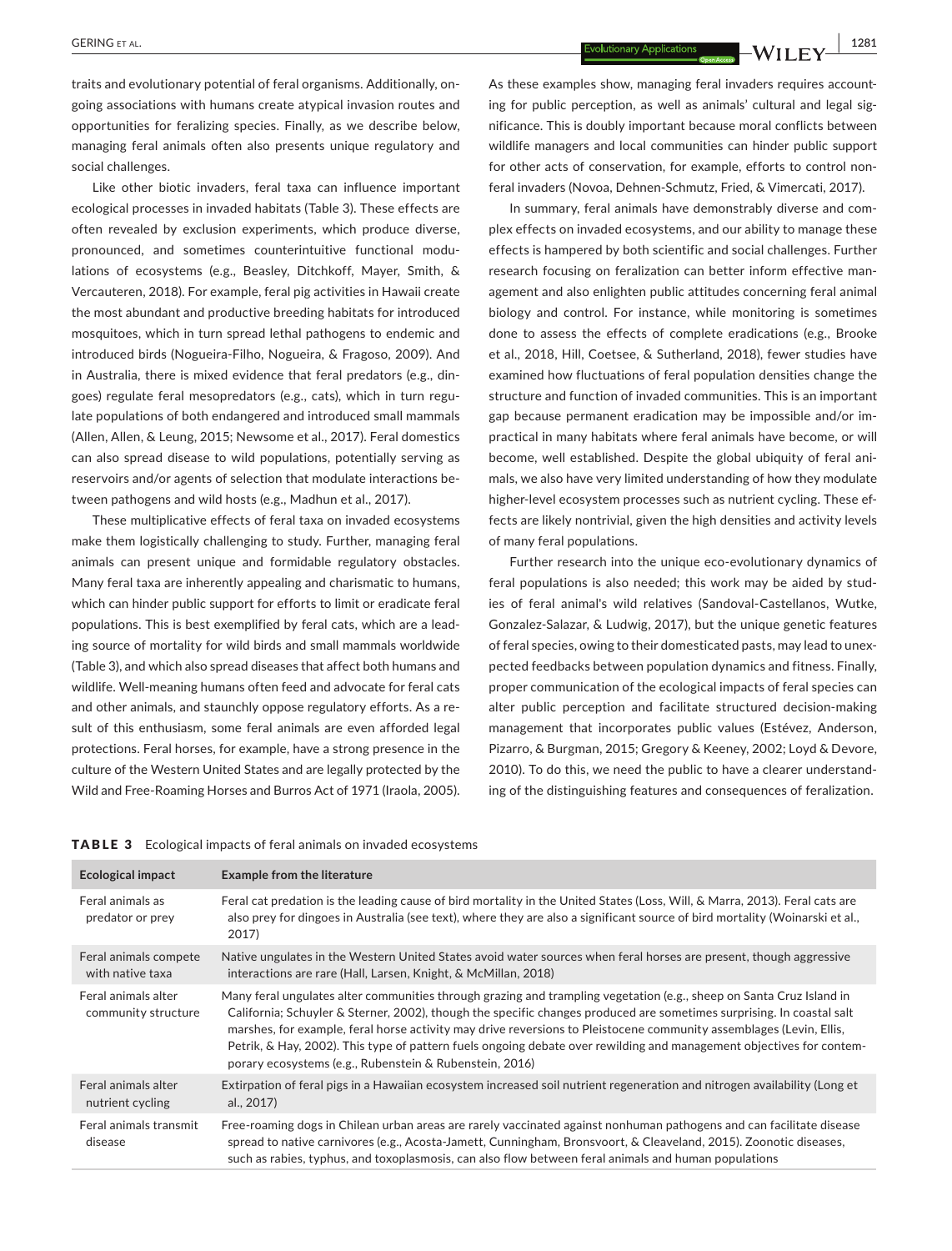## **8** | **APPLIC ATIONS TO MANAGEMENT AND CONSERVATION**

The impacts of artificial selection reviewed within this article have important ramifications for both natural and cultivated systems. For example, half of wild Norwegian salmon populations show in‐ trogression from farmed counterparts; this affects their life histo‐ ries and lifetime fitness, and can therefore adversely affect food production and conservation objectives (Glover et al., 2012). It is also unlikely that these effects can easily be reversed, because introgression has also decreased genetic differentiation among recipient wild populations. It is therefore likely that we have al‐ ready lost, through introgression and feralization, genetic variants with unknowable utilities to the future of food security. While further losses should be prevented, it is also unclear how best to limit maladaptive gene flow from domestic or feral populations into wild ones. Baskett and Waples (2013) concluded that ongoing escapes of small numbers of domesticated immigrants are often most harmful to wild recipient populations (vs. sporadic influxes of larger sizes). Unfortunately, this observation suggests it is impor‐ tant to mitigate mechanisms of gene flow that are often the most difficult to anticipate, detect, and prevent. In some cases, breed‐ ing sterile animals in captive settings can circumvent unintended admixture, but this option must be weighed carefully against the unique logistical, ethical, and social challenges it presents. In the absence of engineered sterility, Baskett and Waples also offer two orthogonal approaches to mitigating maladaptive admixture be‐ tween wild and domesticated taxa. The first approach maximizes the genetic distinctions between parapatric farmed and local (wild) gene pools. The rationale for this is to help purge outbred individuals or gene variants that escape into the local wild. The second approach keeps the two populations as similar as possible, in order to minimize fitness loads in intercrossed individuals. The authors outline various merits of both approaches, but also emphasize that their logistical difficulties necessitate weighing potential costs of management failure as well. We encourage any readers who are tasked with management or consulting to delve further into Basket and Waples' study (and work cited therein) for additional insights that are relevant to many focal systems.

In addition to this recommendation, we also encourage research‐ ers and collection managers to recognize the value of accessioning samples and/or fitness-related data from domestic and feral populations. Feral taxa have attracted comparatively little attention from evolutionary biologists (Henriksen et al., 2018); identifying the factors that influence their success or failure is an important first step toward effective long‐term management, but this work also requires analyses that span both space and time. This kind of work is under‐ way in fisheries systems, but virtually absent from terrestrial stud‐ ies of feral animals (Laikre et al. 2010). Finally, focused research and extension work emphasizing feralization's multiplicative costs to wild and agricultural ecosystems can bolster public support for control efforts. This will also encourage citizens to minimize animal escape and release, curtailing both accidental and intentional establishments

of feral populations, and thereby minimizing their eco-evolutionary footprint.

### **9** | **CONCLUDING REMARKS**

At the outset of this review, we expected to find a relatively small body of literature concerning how artificial selection modulates fitness. We were surprised, however, by the wealth of relevant in‐ formation on this subject. Still, like others before us (e.g., Hemmer, 1990), we found this information to be widely scattered among poorly integrated subdisciplines, including animal science, conservation biology, behavioral ecology, genetics, and evolution. Understandably, authors of pertinent articles have often sidelined or eschewed explicit consideration of artificial selection in order to focus on other implications of their work. Our chief hope for this review is that, by conceptually unifying studies of feralization and domestication, we will encourage increased contemplation and in‐ quiry into the unique evolutionary legacies of artificial selection. Looking forward, we can also identify one ironic limitation of the growing literature: At the time of this writing, the very same tech‐ nologies that provide heightened insight into artificially selected systems (e.g., genome sequencing and editing) are simultaneously transforming these systems. In the past, each major advancement to domestication practices (see Figure 1) has fundamentally changed human civilization. Now, the recent discovery of genome editing technologies finds us on the cusp of another major advancement one that will surely alter the ecological and evolutionary processes we have explored in this review. Our final hope is that by reflecting on evolutionary aspects and impacts of artificially selected taxa, we will better prepare ourselves to observe, anticipate, and manage the changing nature of the organisms human most depend upon, and which have brought us this far.

#### **ACKNOWLEDGEMENTS**

We thank Kiyoko Gotanda and Steven Brady for suggesting this review, and Helen McCreery and Sara Garnett for helpful discussions. We also thank the American Society of Naturalists for organizing a coordinated reexamination of maladaptation. This material is based in part upon work supported by the National Science Foundation under Cooperative Agreement No. DBI‐0939454. Any opinions, findings, and conclusions or recommendations expressed in this ma‐ terial are those of the author(s) and do not necessarily reflect the views of the National Science Foundation.

### **CONFLICT OF INTEREST**

None declared.

#### **DATA ARCHIVING STATEMENT**

This review does not continue any original or unpublished data.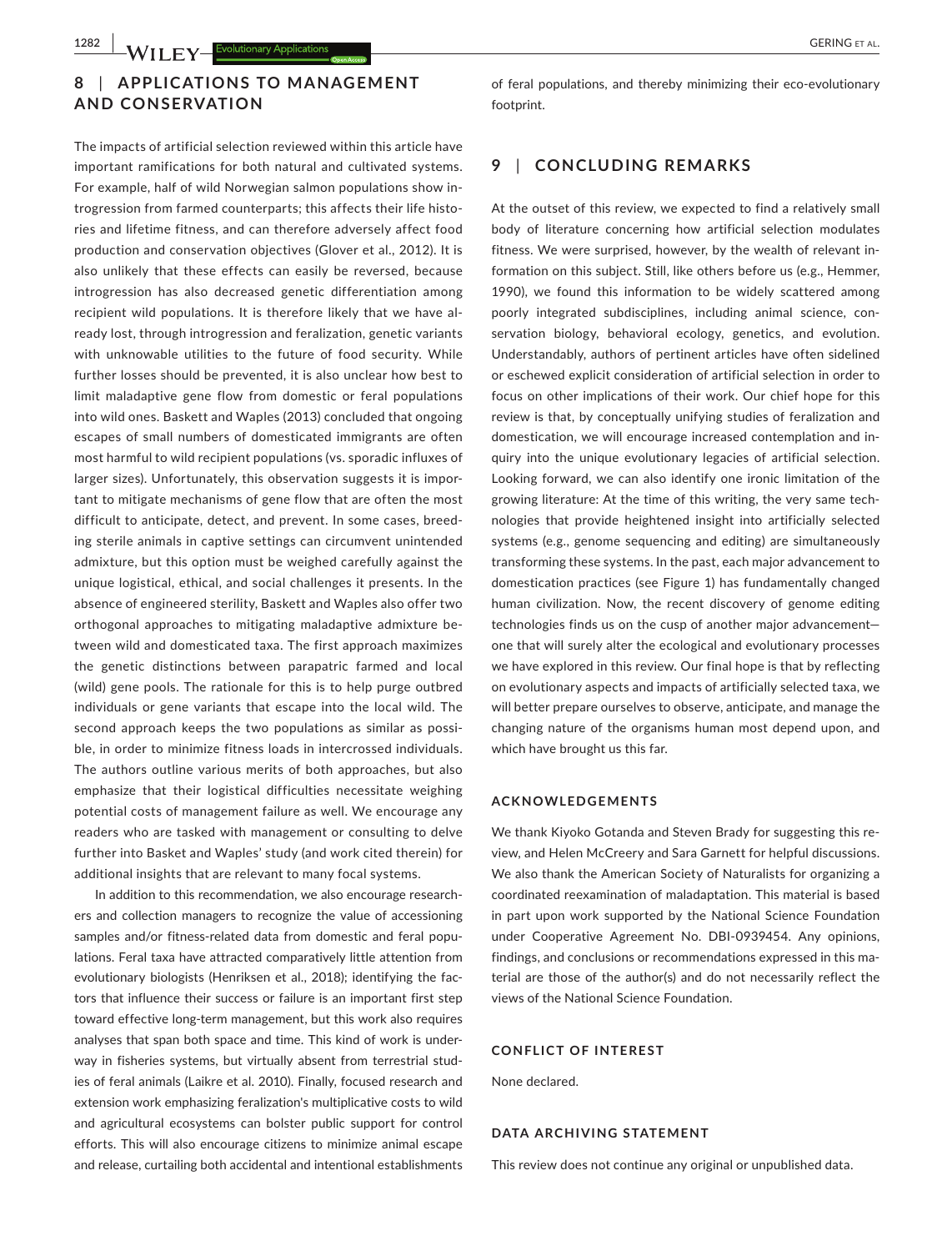#### **ORCID**

*Eben Gering* <https://orcid.org/0000-0002-1270-6727>

#### **REFERENCES**

- Acosta‐Jamett, G., Cunningham, A. A., Bronsvoort, B. M. C., & Cleaveland, S. (2015). Serosurvey of canine distemper virus and canine parvovirus in wild canids and domestic dogs at the rural interface in the Coquimbo Region, Chile. *European Journal of Wildlife Research*, *61*(2), 329–332. [https://doi.org/10.1007/](https://doi.org/10.1007/s10344-014-0886-0) [s10344-014-0886-0](https://doi.org/10.1007/s10344-014-0886-0)
- Agnvall, B., Bélteky, J., Katajamaa, R., & Jensen, P. (2018). Is evolution of domestication driven by tameness? A selective review with focus on chickens. *Applied Animal Behaviour Science*, *205*, 227–233. [https://](https://doi.org/10.1016/j.applanim.2017.09.006) [doi.org/10.1016/j.applanim.2017.09.006](https://doi.org/10.1016/j.applanim.2017.09.006)
- Allen, B. L., Allen, L. R., & Leung, L. K. P. (2015). Interactions between two naturalised invasive predators in Australia: Are feral cats sup‐ pressed by dingoes? *Biological Invasions*, *17*(2), 761–776. [https://doi.](https://doi.org/10.1007/s10530-014-0767-1) [org/10.1007/s10530-014-0767-1](https://doi.org/10.1007/s10530-014-0767-1)
- Anderson, T. M., Candille, S. I., Musiani, M., Greco, C., Stahler, D. R., Smith, D. W., … Ostrander, E. A. (2009). Molecular and evolution‐ ary history of melanism in North American gray wolves. *Science*, *323*(5919), 1339–1343.
- Balog, J. M. (2003). Ascites syndrome (pulmonary hypertension syndrome) in broiler chickens: Are we seeing the light at the end of the tunnel? *Avian and Poultry Biology Reviews*, *14*(3), 99–126. [https://doi.](https://doi.org/10.3184/147020603783637490) [org/10.3184/147020603783637490](https://doi.org/10.3184/147020603783637490)
- Baskett, M. L., & Waples, R. S. (2013). Evaluating alternative strategies for minimizing unintended fitness consequences of cultured individ‐ uals on wild populations. *Conservation Biology*, *27*(1), 83–94. [https://](https://doi.org/10.1111/j.1523-1739.2012.01949.x) [doi.org/10.1111/j.1523-1739.2012.01949.x](https://doi.org/10.1111/j.1523-1739.2012.01949.x)
- Battilani, P., Toscano, P., Van derFels‐Klerx, H. J., Moretti, A., Leggieri, M. C., Brera, C., & Robinson, T. (2016). Aflatoxin B 1 contamination in maize in Europe increases due to climate change. *Scientific Reports*, *6*, 24328. <https://doi.org/10.1038/srep24328>
- Beasley, J. C., Ditchkoff, S. S., Mayer, J. J., Smith, M. D., & Vercauteren, K. C. (2018). Research priorities for managing invasive wild pigs in North America. *The Journal of Wildlife Management*, *82*, 674–681. <https://doi.org/10.1002/jwmg.21436>
- Belyaev, D. K. (1979). Destabilizing selection as a factor in domestication. *Journal of Heredity*, *70*(5), 301–308. [https://doi.org/10.1093/oxfor](https://doi.org/10.1093/oxfordjournals.jhered.a109263) [djournals.jhered.a109263](https://doi.org/10.1093/oxfordjournals.jhered.a109263)
- Benítez‐Burraco, A., Di Pietro, L., Barba, M., & Lattanzi, W. (2017). Schizophrenia and human self-domestication: An evolutionary linguistics approach. *BrainBehavior and Evolution*, *89*(3), 162–184. [https](https://doi.org/10.1159/000468506) [://doi.org/10.1159/000468506](https://doi.org/10.1159/000468506)
- Benítez‐Burraco, A., Lattanzi, W., & Murphy, E. (2016). Language impair‐ ments in ASD resulting from a failed domestication of the human brain. *Frontiers in Neuroscience*, *10*, 373. [https://doi.org/10.3389/](https://doi.org/10.3389/fnins.2016.00373) [fnins.2016.00373](https://doi.org/10.3389/fnins.2016.00373)
- Björnerfeldt, S., Webster, M. T., & Vilà, C. (2006). Relaxation of selec‐ tive constraint on dog mitochondrial DNA following domestica‐ tion. *Genome Research*, *16*(8), 990–994. [https://doi.org/10.1101/](https://doi.org/10.1101/gr.5117706) [gr.5117706](https://doi.org/10.1101/gr.5117706)
- Blanchard, R. J., Hebert, M. A., Ferrari, P., Palanza, P., Figueira, R., Blanchard, D. C., & Parmigiani, S. (1998). Defensive behaviors in wild and laboratory (Swiss) mice: The mouse defense test battery. *Physiology & Behavior*, *65*(2), 201–209. [https://doi.org/10.1016/](https://doi.org/10.1016/S0031-9384(98)00012-2) [S0031-9384\(98\)00012-2](https://doi.org/10.1016/S0031-9384(98)00012-2)
- Bolande, R. P. (1974). The neurocristopathies: A unifying concept of dis‐ ease arising in neural crest maldevelopment. *Human Pathology*, *5*(4), 409–429. [https://doi.org/10.1016/S0046-8177\(74\)80021-3](https://doi.org/10.1016/S0046-8177(74)80021-3)
- Boyko, A. R. (2011). The domestic dog: Man's best friend in the ge‐ nomic era. *Genome Biology*, *12*(2), 216. [https://doi.org/10.1186/](https://doi.org/10.1186/gb-2011-12-2-216) [gb-2011-12-2-216](https://doi.org/10.1186/gb-2011-12-2-216)
- Brooke, M. L., Bonnaud, E., Dilley, B. J., Flint, E. N., Holmes, N. D., Jones, H. P., ... Buxton, R. T. (2018). Seabird population changes following mammal eradications on islands. *Animal Conservation*, *21*(1), 3–12. <https://doi.org/10.1111/acv.12344>
- Burkart, J. M., Allon, O., Amici, F., Fichtel, C., Finkenwirth, C., Heschl, A., … van Schaik, C. P. (2014). The evolutionary origin of human hyper‐cooperation. *Nature Communications*, *5*, 4747. [https://doi.](https://doi.org/10.1038/ncomms5747) [org/10.1038/ncomms5747](https://doi.org/10.1038/ncomms5747)
- Burns, T. A., Watts, M. R., Weber, P. S., McCutcheon, L. J., Geor, R. J., & Belknap, J. K. (2015). Laminar inflammatory events in lean and obese ponies subjected to high carbohydrate feeding: Implications for pas‐ ture‐associated laminitis. *Equine Veterinary Journal*, *47*(4), 489–493. <https://doi.org/10.1111/evj.12314>
- Byatt, M. A., Chapman, N. C., Latty, T., & Oldroyd, B. P. (2016). The genetic consequences of the anthropogenic movement of social bees. *Insectes Sociaux*, *63*(1), 15–24. [https://doi.org/10.1007/](https://doi.org/10.1007/s00040-015-0441-3) [s00040-015-0441-3](https://doi.org/10.1007/s00040-015-0441-3)
- Careau, V., Réale, D., Humphries, M. M., & Thomas, D. W. (2010). The pace of life under artificial selection: Personality, energy expendi‐ ture, and longevity are correlated in domestic dogs. *The American Naturalist*, *175*(6), 753–758. <https://doi.org/10.1086/652435>
- Castellani, M., Heino, M., Gilbey, J., Araki, H., Svåsand, T., & Glover, K. A. (2018). Modelling fitness changes in wild Atlantic salmon pop‐ ulations faced by spawning intrusion of domesticated escapees. *Evolutionary Applications*, *11*(6), 1010–1025. Early Online. [https://doi.](https://doi.org/10.1111/eva.261) [org/10.1111/eva.261](https://doi.org/10.1111/eva.261)
- Chen, J., Ni, P., Li, X., Han, J., Jakovlić, I., Zhang, C., & Zhao, S. (2018). Population size may shape the accumulation of functional mutations following domestication. *BMC Evolutionary Biology*, *18*(1), 4. [https://](https://doi.org/10.1186/s12862-018-1120-6) [doi.org/10.1186/s12862-018-1120-6](https://doi.org/10.1186/s12862-018-1120-6)
- Chen, Z.‐H., Zhang, M., Lv, F.‐H., Ren, X., Li, W.‐R., Liu, M.‐J., … Li, M.‐H. (2018). Contrasting patterns of genomic diversity reveal accelerated genetic drift but reduced directional selection on X‐chromosome in wild and domestic sheep species. *Genome Biology and Evolution*, *10*(5), 1282–1297.<https://doi.org/10.1093/gbe/evy085>
- Choquenot, D. (1991). Density‐dependent growth, body condition, and demography in feral donkeys: Testing the food hypothesis. *Ecology*, *72*(3), 805–813.<https://doi.org/10.2307/1940583>
- Christie, M. R., Ford, M. J., & Blouin, M. S. (2014). On the reproductive success of early‐generation hatchery fish in the wild. *Evolutionary Applications*, *7*(8), 883–896.<https://doi.org/10.1111/eva.12183>
- Christie, M. R., Marine, M. L., Fox, S. E., French, R. A., & Blouin, M. S. (2016). A single generation of domestication heritably alters the expression of hundreds of genes. *Nature Communications*, *7*, 10676. <https://doi.org/10.1038/ncomms10676>
- Clayton, D. H., Lee, P. L., Tompkins, D. M., & Brodie, E. D. III (1999). Reciprocal natural selection on host‐parasite phenotypes. *The American Naturalist*, *154*(3), 261–270.
- Craine, J. M., Elmore, A. J., Olson, K. C., & Tolleson, D. (2010). Climate change and cattle nutritional stress. *Global Change Biology*, *16*(10), 2901–2911. <https://doi.org/10.1111/j.1365-2486.2009.02060.x>
- Crespi, B. J. (2000). The evolution of maladaptation. *Heredity*, *84*(6), 623. <https://doi.org/10.1046/j.1365-2540.2000.00746.x>
- Cruz, F., Vilà, C., & Webster, M. T. (2008). The legacy of domestication: Accumulation of deleterious mutations in the dog genome. *Molecular Biology and Evolution*, *25*(11), 2331–2336. [https://doi.org/10.1093/](https://doi.org/10.1093/molbev/msn177) [molbev/msn177](https://doi.org/10.1093/molbev/msn177)
- Dammhahn, M., Dingemanse, N. J., Niemelä, P. T., & Réale, D. (2018). Pace‐of‐life syndromes: A framework for the adaptive integration of behaviour, physiology and life history. *Behavioral Ecology and Sociobiology*, *72*, 62.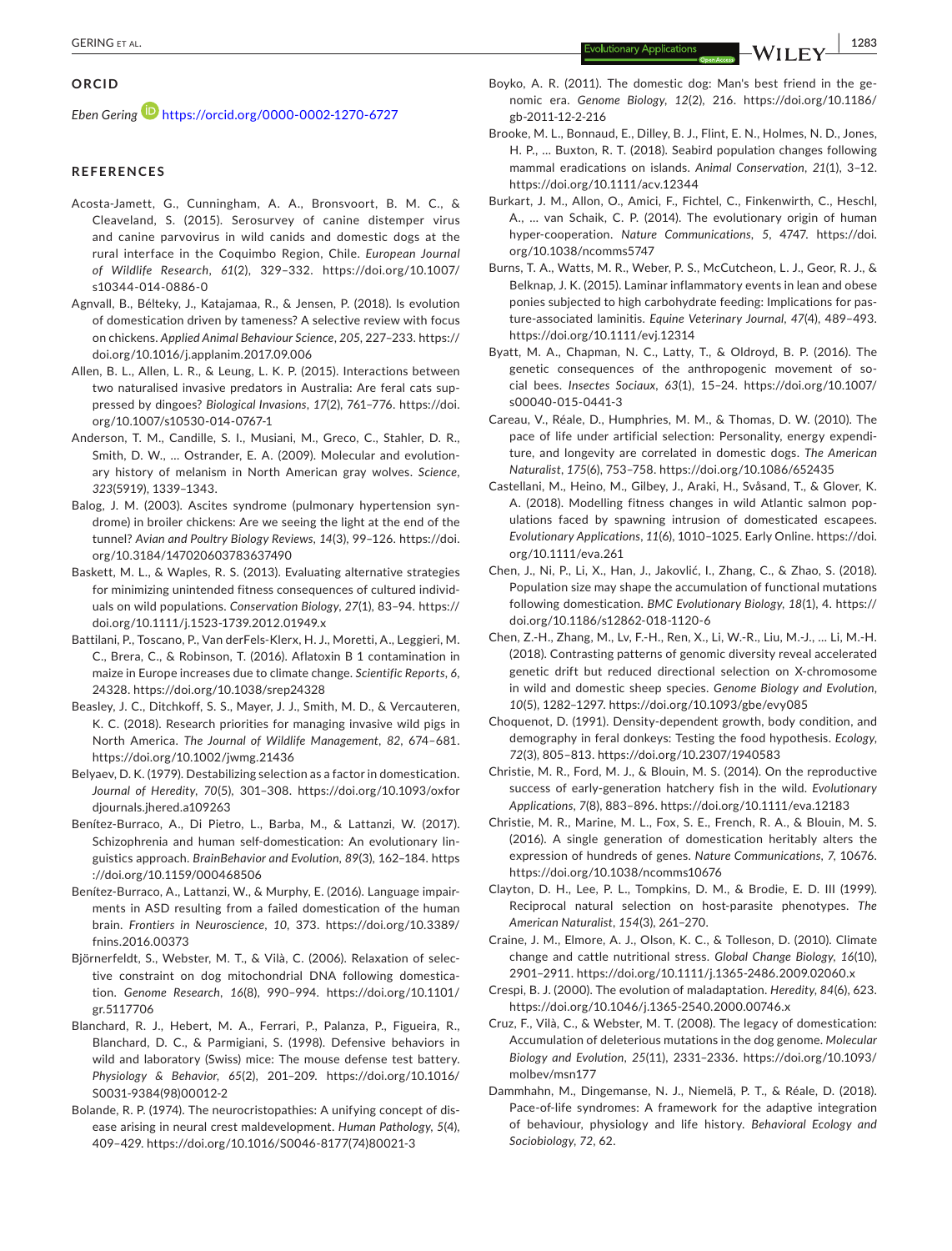- Darwin, C. (1868). *The Variation of Animals and Plants Under Domestication*. London, UK: John Murray.
- Deacon, T. W. (2010). A role for relaxed selection in the evolution of the language capacity. *Proceedings of the National Academy of Sciences of the United States of America*, *107*(Suppl. 2), 9000–9006. [https://doi.](https://doi.org/10.1073/pnas.0914624107) [org/10.1073/pnas.0914624107](https://doi.org/10.1073/pnas.0914624107)
- Dekkers, J. C., Gibson, J. P., Bijma, P., & van Arendonk, J. A. (2004). Design and optimisation of animal breeding programmes. Lecture notes. Wageningen.
- Diamond, J. (2002). Evolution, consequences and future of plant and animal domestication. *Nature*, *418*(6898), 700–707. [https://doi.](https://doi.org/10.1038/nature01019) [org/10.1038/nature01019](https://doi.org/10.1038/nature01019)
- Driscoll, C. A., Macdonald, D. W., & O'Brien, S. J. (2009). From wild animals to domestic pets, an evolutionary view of domestication. *Proceedings of the National Academy of Sciences of the United States of America*, *106*(Suppl. 1), 9971–9978. [https://doi.org/10.1073/](https://doi.org/10.1073/pnas.0901586106) [pnas.0901586106](https://doi.org/10.1073/pnas.0901586106)
- Eriksson, J., Larson, G., Gunnarsson, U., Bed'hom, B., Tixier‐Boichard, M., Strömstedt, L., … Andersson, L. (2008). Identification of the yellow skin gene reveals a hybrid origin of the domestic chicken. *PLoS Genetics*, *4*(2), e1000010. [https://doi.org/10.1371/journ](https://doi.org/10.1371/journal.pgen.1000010) [al.pgen.1000010](https://doi.org/10.1371/journal.pgen.1000010)
- Estévez, R. A., Anderson, C. B., Pizarro, J. C., & Burgman, M. A. (2015). Clarifying values, risk perceptions, and attitudes to resolve or avoid social conflicts in invasive species management. *Conservation Biology*, *29*(1), 19–30.<https://doi.org/10.1111/cobi.12359>
- Ferrario, C., Alessandri, G., Mancabelli, L., Gering, E., Mangifesta, M., Milani, C., ... Ventura, M. (2017). Untangling the cecal microbiota of feral chickens by culturomic and metagenomic analy‐ ses. *Environmental Microbiology*, *19*(11), 4771–4783. [https://doi.](https://doi.org/10.1111/1462-2920.13943) [org/10.1111/1462-2920.13943](https://doi.org/10.1111/1462-2920.13943)
- Fraser, D. J., Minto, C., Calvert, A. M., Eddington, J. D., & Hutchings, J. A. (2010). Potential for domesticated–wild interbreeding to induce maladaptive phenology across multiple populations of wild Atlantic salmon (*Salmo salar*). *Canadian Journal of Fisheries and Aquatic Sciences*, *67*(11), 1768–1775.<https://doi.org/10.1139/F10-094>
- Fraser, D. J., Walker, L., Yates, M. C., Marin, K., Wood, J. L. A., Bernos, T. A., & Zastavniouk, C. (2019). Population correlates of rapid cap‐ tive-induced maladaptation in a wild fish. *Evolutionary Applications, 12*(7), 1305–1317.<https://doi.org/10.1111/eva.12649>
- Gaunitz, C., Fages, A., Hanghøj, K., Albrechtsen, A., Khan, N., Schubert, M., … de Barros Damgaard, P. (2018). Ancient genomes revisit the ancestry of domestic and Przewalski's horses. *Science*, *360*(6384), 111–114.
- Geiger, M., Sánchez‐Villagra, M. R., & Lindholm, A. K. (2018). A longi‐ tudinal study of phenotypic changes in early domestication of house mice. *Royal Society Open Science*, *5*(3), 172099. [https://doi.](https://doi.org/10.1098/rsos.172099) [org/10.1098/rsos.172099](https://doi.org/10.1098/rsos.172099)
- Gering, E., Johnsson, M., Willis, P., Getty, T., & Wright, D. (2015). Mixed ancestry and admixture in Kauai's feral chickens: Invasion of domes‐ tic genes into ancient Red Junglefowl reservoirs. *Molecular Ecology*, *24*(9), 2112–2124. <https://doi.org/10.1111/mec.13096>
- Glover, K. A., Quintela, M., Wennevik, V., Besnier, F., Sørvik, A. G. E., & Skaala, O. (2012). Three decades of farmed escapees in the wild: A spatio‐temporal analysis of population genetic structure throughout Norway. *PLoS One*, *7*(8), e43129.
- Glover, K. A., Solberg, M. F., McGinnity, P., Hindar, K., Verspoor, E., Coulson, M. W., … Svåsand, T. (2017). Half a century of genetic in‐ teraction between farmed and wild Atlantic salmon: Status of knowl‐ edge and unanswered questions. *Fish and Fisheries*, *18*, 890–927. <https://doi.org/10.1111/faf.12214>
- Gregory, R. S., & Keeney, R. L. (2002). Making smarter envi‐ ronmental management decisions. *Journal of the American*

*Water Resources Association*, *38*(6), 1601–1612. [https://doi.](https://doi.org/10.1111/j.1752-1688.2002.tb04367.x) [org/10.1111/j.1752-1688.2002.tb04367.x](https://doi.org/10.1111/j.1752-1688.2002.tb04367.x)

- Groeneveld, L. F., Lenstra, J. A., Eding, H., Toro, M. A., Scherf, B., Pilling, D., … Weigend, S. (2010). Genetic diversity in farm animals–a review. *Animal Genetics*, *41*, 6–31. [https://doi.](https://doi.org/10.1111/j.1365-2052.2010.02038.x) [org/10.1111/j.1365-2052.2010.02038.x](https://doi.org/10.1111/j.1365-2052.2010.02038.x)
- Grossen, C., Keller, L., Biebach, I., Croll, D., & International Goat Genome Consortium (2014). Introgression from domestic goat generated variation at the major histocompatibility complex of alpine ibex. *PLoS Genetics*, *10*(6), e1004438. [https://doi.org/10.1371/journ](https://doi.org/10.1371/journal.pgen.1004438) [al.pgen.1004438](https://doi.org/10.1371/journal.pgen.1004438)
- Guo, Y., Gu, X., Sheng, Z., Wang, Y., Luo, C., Liu, R., … Li, N. (2016). A complex structural variation on chromosome 27 leads to the ectopic expression of HOXB8 and the muffs and beard phenotype in chick‐ ens. *PLoS Genetics*, *12*(6), e1006071. [https://doi.org/10.1371/journ](https://doi.org/10.1371/journal.pgen.1006071) [al.pgen.1006071](https://doi.org/10.1371/journal.pgen.1006071)
- Hall, L. K., Larsen, R. T., Knight, R. N., & McMillan, B. R. (2018). Feral horses influence both spatial and temporal patterns of water use by native ungulates in a semi‐arid environment. *Ecosphere*, *9*(1), e02096. <https://doi.org/10.1002/ecs2.2096>
- Hemmer, H. (1990). *Domestication: The decline of environmental apprecia‐ tion*. Cambridge: Cambridge University Press.
- Henriksen, R., Gering, E., & Wright, D. (2018). Feralisation—The un‐ derstudied counterpoint to domestication. In P. Pontarotti (Ed.), *Origin and evolution of biodiversity* (pp. 183–195). Cham, Switzerland: Springer.
- Hill, R., Coetsee, A., & Sutherland, D. (2018). Recovery of the mainland subspecies of eastern barred bandicoot. In *Recovering Australian Threatened Species: A book of Hope* (p. 249).
- Hunt, B. G., Ometto, L., Wurm, Y., Shoemaker, D., Soojin, V. Y., Keller, L., & Goodisman, M. A. (2011). Relaxed selection is a precursor to the evolution of phenotypic plasticity. *Proceedings of the National Academy of Sciences of the United States of America*, *108*(38), 15936– 15941. <https://doi.org/10.1073/pnas.1104825108>
- Iraola, R. (2005). The wild free‐roaming horses and Burros Act of 1971. *Environmental Law*, *35*, 1049.
- Johnsson, M., Gering, E., Willis, P., Lopez, S., Van Dorp, L., Hellenthal, G., … Wright, D. (2016). Feralisation targets different genomic loci to domestication in the chicken. *NatureCommunications*, *7*, 12950. [https](https://doi.org/10.1038/ncomms12950) [://doi.org/10.1038/ncomms12950](https://doi.org/10.1038/ncomms12950)
- Johnsson, M., Williams, M. J., Jensen, P., & Wright, D. (2016). Genetical genomics of behavior: A novel chicken genomic model for anxiety behavior. *Genetics*, *202*(1), 327–340. [https://doi.org/10.1534/genet](https://doi.org/10.1534/genetics.115.179010) [ics.115.179010](https://doi.org/10.1534/genetics.115.179010)
- Kuhlwilm, M., & Boeckx, C. (2018). Genetic differences between humans and other hominins contribute to the "human condition". *bioRxiv*. <https://doi.org/10.1101/298950>
- Laikre, L., Schwartz, M. K., Waples, R. S., Ryman, N., & GeM Working Group. (2010). Compromising genetic diversity in the wild: unmon‐ itored large-scale release of plants and animals. *Trends in ecology & evolution*, *25*(9), 520–529.
- Larson, G., Piperno, D. R., Allaby, R. G., Purugganan, M. D., Andersson, L., Arroyo‐Kalin, M., … Fuller, D. Q. (2014). Current perspectives and the future of domestication studies. *Proceedings of the National Academy of Sciences of the United States of America*, *111*, 6139–6146. [https://](https://doi.org/10.1073/pnas.1323964111) [doi.org/10.1073/pnas.1323964111](https://doi.org/10.1073/pnas.1323964111)
- Le Rouzic, A., Álvarez‐Castro, J. M., & Carlborg, O. (2008). Dissection of the genetic architecture of body weight in chicken reveals the impact of epistasis on domestication traits. *Genetics*, *179*, 1591–1599. [https](https://doi.org/10.1534/genetics.108.089300) [://doi.org/10.1534/genetics.108.089300](https://doi.org/10.1534/genetics.108.089300)
- Levin, P. S., Ellis, J., Petrik, R., & Hay, M. E. (2002). Indirect effects of feral horses on estuarine communities. *Conservation Biology*, *16*(5), 1364–1371. <https://doi.org/10.1046/j.1523-1739.2002.01167.x>
- Librado, P., Gamba, C., Gaunitz, C., Der Sarkissian, C., Pruvost, M., Albrechtsen, A., … Serres‐Armero, A. (2017). Ancient genomic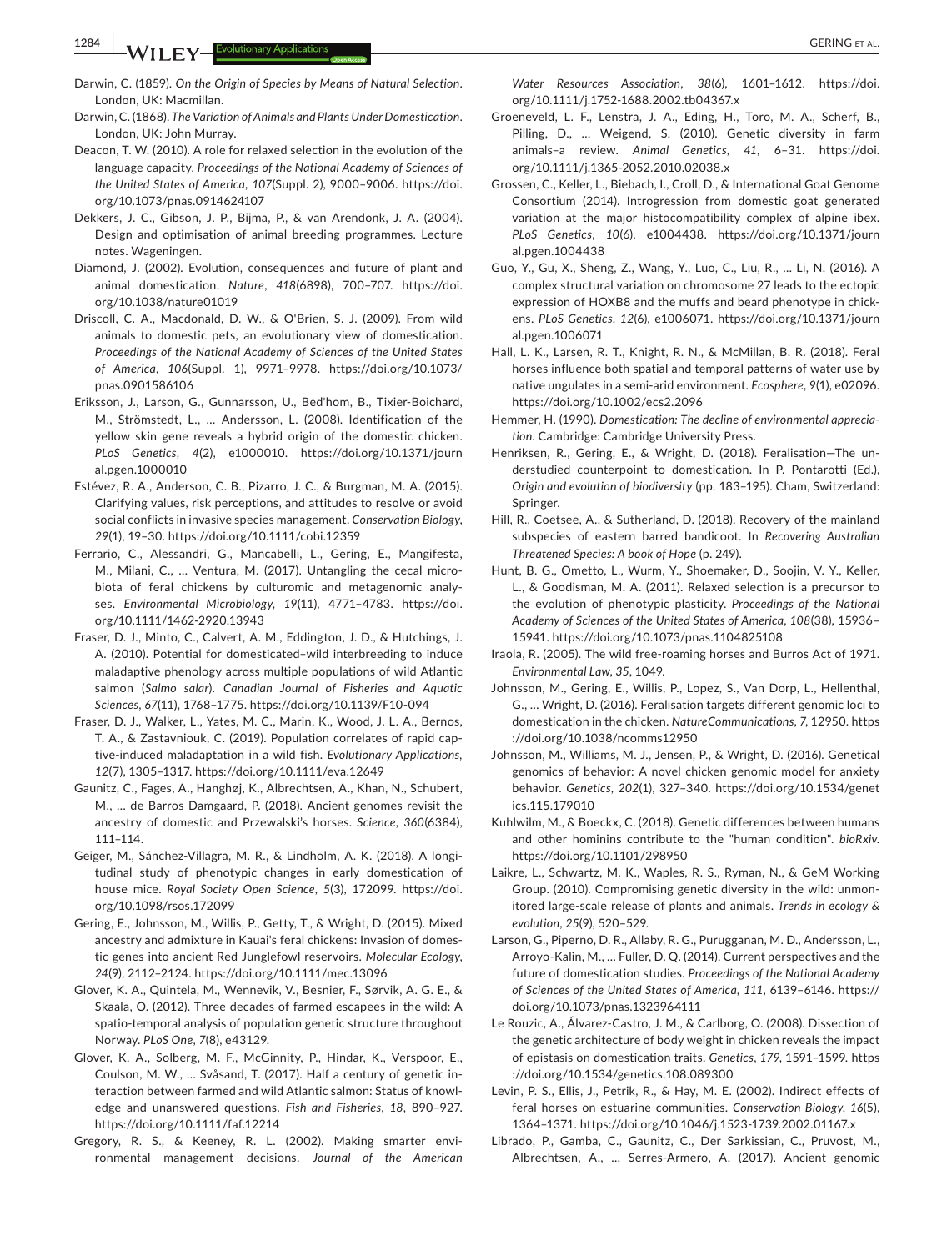changes associated with domestication of the horse. *Science*, *356*(6336), 442–445.

- Long, M. S., Litton, C. M., Giardina, C. P., Deenik, J., Cole, R. J., & Sparks, J. P. (2017). Impact of nonnative feral pig removal on soil structure and nutrient availability in Hawaiian tropical montane wet for‐ ests. *Biological Invasions*, *19*(3), 749–763. [https://doi.org/10.1007/](https://doi.org/10.1007/s10530-017-1368-6) [s10530-017-1368-6](https://doi.org/10.1007/s10530-017-1368-6)
- Loss, S. R., Will, T., & Marra, P. P. (2013). The impact of free-ranging domestic cats on wildlife of the United States. *Nature Communications*, *4*, 1396. <https://doi.org/10.1038/ncomms2380>
- Loyd, K. A. T., & DeVore, J. L. (2010). An evaluation of feral cat manage‐ ment options using a decision analysis network. *Ecology and Society*, *15*(4), 10–27. <https://doi.org/10.5751/ES-03558-150410>
- Madhun, A. S., Wennevik, V., Skilbrei, O. T., Karlsbakk, E., Skaala, O., Fiksdal, I. U., … Glover, K. A. (2017). The ecological profile of Atlantic salmon escapees entering a river throughout an entire season: Diverse in escape history and genetic background, but frequently virus‐infected. *ICES Journal of Marine Science*, *74*, 1371–1381. [https](https://doi.org/10.1093/icesjms/fsw243) [://doi.org/10.1093/icesjms/fsw243](https://doi.org/10.1093/icesjms/fsw243)
- Marsden, C. D., Ortega‐Del Vecchyo, D., O'Brien, D. P., Taylor, J. F., Ramirez, O., Vilà, C., … Lohmueller, K. E. (2016). Bottlenecks and selective sweeps during domestication have increased deleterious genetic variation in dogs. *Proceedings of the National Academy of Sciences of the United States of America*, *113*(1), 152–157. [https://doi.](https://doi.org/10.1073/pnas.1512501113) [org/10.1073/pnas.1512501113](https://doi.org/10.1073/pnas.1512501113)
- McGinnity, P., Prodohl, P., Ferguson, K., Hynes, R., O'Maoileidigh, N., Baker, N., … Cross, T. (2003). Fitness reduction and potential extinction of wild populations of Atlantic salmon, *Salmo salar*, as a result of interactions with escaped farm salmon. *Proceedings of the Royal Society of London Series B‐Biological Sciences*, *270*, 2443–2450.
- McPhee, M. E., & Carlstead, K. (2010). The importance of maintaining natural behaviors in captive mammals. *Wild Mammals in Captivity: Principles and Techniques for Zoo Management*, *2*, 303–313.
- Mignon‐Grasteau, S., Boissy, A., Bouix, J., Faure, J.‐M., Fisher, A. D., Hinch, G. N., … Beaumont, C. (2005). Genetics of adaptation and domestication in livestock. *Livestock Production Science*, *93*(1), 3–14. <https://doi.org/10.1016/j.livprodsci.2004.11.001>
- Montague, M. J., Li, G., Gandolfi, B., Khan, R., Aken, B. L., Searle, S. M. J., … Warren, W. C. (2014). Comparative analysis of the domestic cat genome reveals genetic signatures underlying feline biology and domestication. *Proceedings of the National Academy of Sciences of the United States of America*, *111*(48), 17230–17235. [https://doi.](https://doi.org/10.1073/pnas.1410083111) [org/10.1073/pnas.1410083111](https://doi.org/10.1073/pnas.1410083111)
- Moray, C., Lanfear, R., & Bromham, L. (2014). Domestication and the mi‐ tochondrial genome: Comparing patterns and rates of molecular evo‐ lution in domesticated mammals and birds and their wild relatives. *GenomeBiology and Evolution*, *6*(1), 161–169. [https://doi.org/10.1093/](https://doi.org/10.1093/gbe/evu005) [gbe/evu005](https://doi.org/10.1093/gbe/evu005)
- Muir, W. M., Wong, G.‐K.‐S., Zhang, Y., Wang, J., Groenen, M. A. M., Crooijmans, R. P. M. A., … Cheng, H. H. (2008). Genome‐wide assess‐ ment of worldwide chicken SNP genetic diversity indicates signifi‐ cant absence of rare alleles in commercial breeds. *Proceedings of the National Academy of Sciences of the United States of America*, *105*(45), 17312–17317.<https://doi.org/10.1073/pnas.0806569105>
- Murchison, E. P., Wedge, D. C., Alexandrov, L. B., Fu, B., Martincorena, I., Ning, Z., … Donelan, E. M. (2014). Transmissible dog cancer ge‐ nome reveals the origin and history of an ancient cell lineage. *Science*, *343*(6169), 437–440.
- Newsome, T. M., Greenville, A. C., Ćirović, D., Dickman, C. R., Johnson, C. N., Krofel, M., … Wirsing, A. J. (2017). Top predators constrain mesopredator distributions. *NatureCommunications*, *8*, 15469. [https](https://doi.org/10.1038/ncomms15469) [://doi.org/10.1038/ncomms15469](https://doi.org/10.1038/ncomms15469)
- Nogueira‐Filho, S. L., Nogueira, S. S., & Fragoso, J. M. (2009). Ecological impacts of feral pigs in the Hawaiian Islands. *Biodiversity and*

*Conservation*, *18*(14), 3677. [https://doi.org/10.1007/s10531-009-](https://doi.org/10.1007/s10531-009-9680-9)[9680-9](https://doi.org/10.1007/s10531-009-9680-9)

- Novoa, A., Dehnen‐Schmutz, K., Fried, J., & Vimercati, G. (2017). Does public awareness increase support for invasive species management? Promising evidence across taxa and landscape types. *Biological Invasions*, *19*(12), 3691–3705. [https://doi.org/10.1007/](https://doi.org/10.1007/s10530-017-1592-0) [s10530-017-1592-0](https://doi.org/10.1007/s10530-017-1592-0)
- Pan, Z., Li, S., Liu, Q., Wang, Z., Zhou, Z., Di, R., … Li, Y. (2018). Whole‐ge‐ nome sequences of 89 Chinese sheep suggest role of RXFP2 in the development of unique horn phenotype as response to semi‐feral‐ ization. *GigaScience*, *7*(4), giy019. [https://doi.org/10.1093/gigascienc](https://doi.org/10.1093/gigascience/giy019) [e/giy019](https://doi.org/10.1093/gigascience/giy019)
- Pedersen, N. C., Pooch, A. S., & Liu, H. (2016). A genetic assessment of the English bulldog. *Canine Genetics and Epidemiology*, *3*(1), 6. [https://](https://doi.org/10.1186/s40575-016-0036-y) [doi.org/10.1186/s40575-016-0036-y](https://doi.org/10.1186/s40575-016-0036-y)
- Pendleton, A. L., Shen, F., Taravella, A. M., Emery, S., Veeramah, K. R., Boyko, A. R., & Kidd, J. M. (2018). Comparison of village dog and wolf genomes highlights the role of the neural crest in dog domestication. *BMC Biology*, *16*(1), 64. <https://doi.org/10.1186/s12915-018-0535-2>
- Peripolli, E., Munari, D. P., Silva, M. V. G. B., Lima, A. L. F., Irgang, R., & Baldi, F. (2017). Runs of homozygosity: Current knowledge and ap‐ plications in livestock. *Animal Genetics*, *48*(3), 255–271. [https://doi.](https://doi.org/10.1111/age.12526) [org/10.1111/age.12526](https://doi.org/10.1111/age.12526)
- Persson, M. E., Wright, D., Roth, L. S., Batakis, P., & Jensen, P. (2016). Genomic regions associated with interspecies communication in dogs contain genes related to human social disorders. *Scientific Reports*, *6*, 33439. <https://doi.org/10.1038/srep33439>
- Post, R. H. (1971). Possible cases of relaxed selection in civilized popula‐ tions. *Humangenetik*, *13*(4), 253–284.
- Price, E. O. (1999). Behavioral development in animals undergoing do‐ mestication. *Applied Animal Behaviour Science*, *65*(3), 245–271. [https](https://doi.org/10.1016/S0168-1591(99)00087-8) [://doi.org/10.1016/S0168-1591\(99\)00087-8](https://doi.org/10.1016/S0168-1591(99)00087-8)
- Price, E. O. (2002). *Animal domestication and behavior*. Wallingford, Oxon, UK: CABI.
- Rauw, W. M., Kanis, E., Noordhuizen‐Stassen, E. N., & Grommers, F. J. (1998). Undesirable side effects of selection for high production ef‐ ficiency in farm animals: A review. *Livestock Production Science*, *56*(1), 15–33. [https://doi.org/10.1016/S0301-6226\(98\)00147-X](https://doi.org/10.1016/S0301-6226(98)00147-X)
- Read, A. F., Baigent, S. J., Powers, C., Kgosana, L. B., Blackwell, L., Smith, L. P., … Nair, V. K. (2015). Imperfect vaccination can enhance the transmission of highly virulent pathogens. *PLoS Biology*, *13*(7), e1002198.<https://doi.org/10.1371/journal.pbio.1002198>
- Rubenstein, D. R., & Rubenstein, D. I. (2016). From Pleistocene to tro‐ phic rewilding: A wolf in sheep's clothing. *Proceedings of the National Academy of Sciences of the United States of America*, *113*(1), E1. [https](https://doi.org/10.1073/pnas.1521757113) [://doi.org/10.1073/pnas.1521757113](https://doi.org/10.1073/pnas.1521757113)
- Sánchez‐Villagra, M. R., Geiger, M., & Schneider, R. A. (2016). The taming of the neural crest: A developmental perspective on the origins of morphological covariation in domesticated mammals. *Royal Society Open Science*, *3*(6), 160107. <https://doi.org/10.1098/rsos.160107>
- Sandoval‐Castellanos, E., Wutke, S., Gonzalez‐Salazar, C., & Ludwig, A. (2017). Coat colour adaptation of post‐glacial horses to increasing forest vegetation. *Nature Ecology & Evolution*, *1*(12), 1816. [https://doi.](https://doi.org/10.1038/s41559-017-0358-5) [org/10.1038/s41559-017-0358-5](https://doi.org/10.1038/s41559-017-0358-5)
- Sarrazin, F., & Lecomte, J. (2016). Evolution in the anthropocene. *Science*, *351*(6276), 922–923.
- Schubert, M., Jónsson, H., Chang, D., Der Sarkissian, C., Ermini, L., Ginolhac, A., … Orlando, L. (2014). Prehistoric genomes reveal the genetic foundation and cost of horse domestica‐ tion. *Proceedings of the National Academy of Sciences of the United States of America*, *111*(52), E5661–E5669. [https://doi.](https://doi.org/10.1073/pnas.1416991111) [org/10.1073/pnas.1416991111](https://doi.org/10.1073/pnas.1416991111)
- Schuyler, P., & Sterner, J. D. (2002). The response of herbaceous vegetation and endemic plant species to the removal of feral sheep from Santa Cruz Island, California. In *Turning the tide: The eradication*